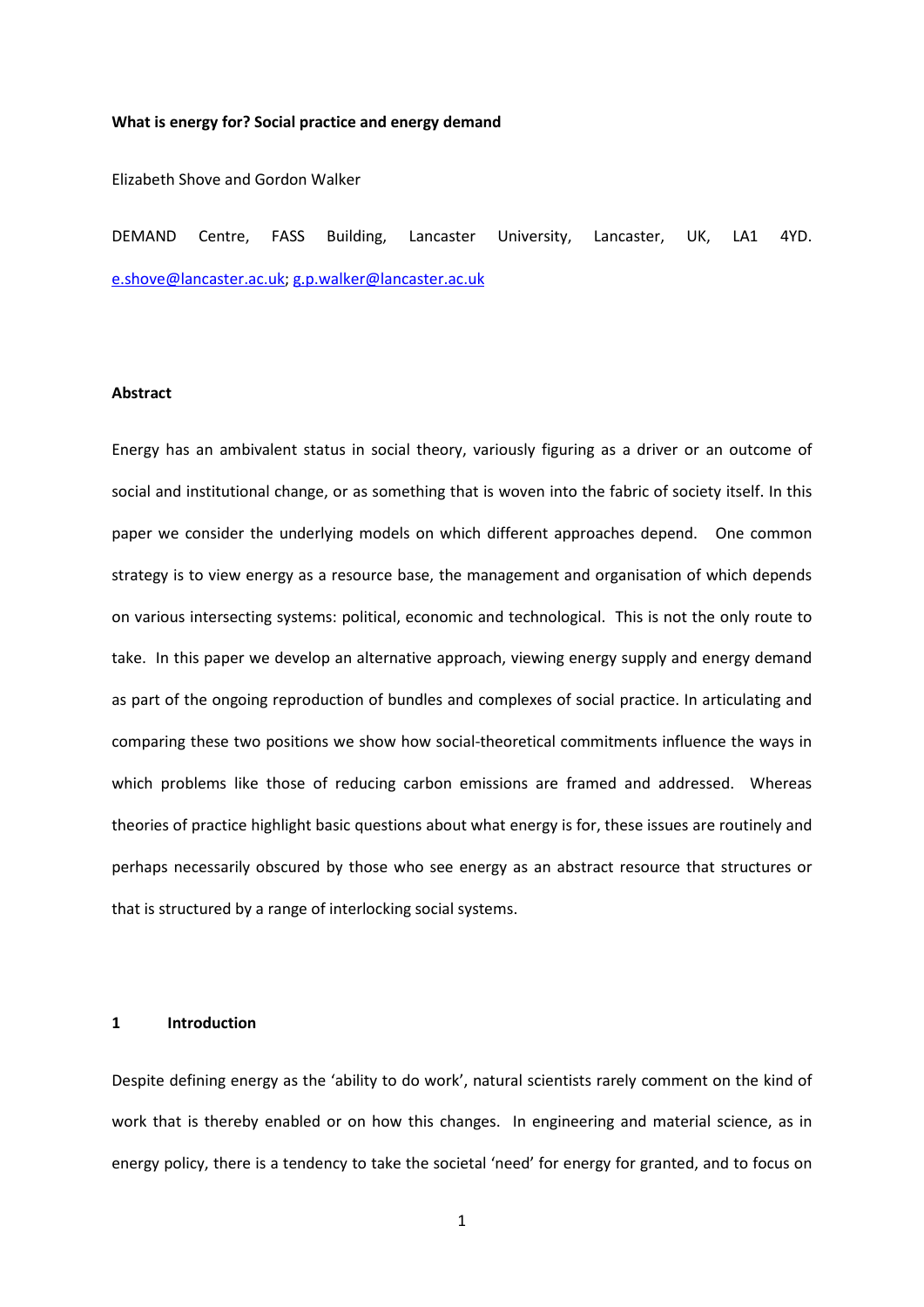methods of meeting demand more efficiently, or in a manner that reduces  $CO<sub>2</sub>$  emissions (Allwood et al., 2013). In this context, and in so far as they arise at all, questions about the politics of access, provision and supply, and the details of consumption are delegated to other disciplines, including the social sciences.

This relocates but does not resolve questions about how the need for energy arises, or how such needs evolve. Whilst the relation between energy and society has been a central theme across the social sciences (White, 1943; Verbong and Loorbach, 2012; Nye, 1999; Rosa et al., 1988; Moellers and Zachmann, 2012), there are significant differences of approach. Rather than speaking with a single voice, explanations of energy demand reflect and reproduce contrasting theories of society and of social change.

In reviewing some of this literature, we distinguish between two broad schools of thought. We start with approaches in which forms of energy production and use are taken to be either the cause or the consequence of changing political, economic and technical systems. We then consider the place of energy in theoretical accounts that take social practices to be the 'site' of the social. The relation between energy and social practice is not one that has been explored and discussed in quite these terms before. In moving into this territory we suggest that energy supply and demand are realised through artefacts and infrastructures that constitute and that are in turn woven into bundles and complexes of social practice. From this point of view, the relation between energy and society is not defined by external factors and driving forces. Instead, it is best understood as part of the ongoing reproduction and transformation of society itself. Ironically, this brings us back to a definition of energy as 'the ability to do work', but this time with the possibility of drawing on an appropriately sophisticated account of what that 'work' entails and how it changes.

Deliberate efforts to reduce energy demand necessarily rest on one or another social theoretical account of energy, society and social change. Energy policies consequently foreground and marginalise different lines of enquiry and intervention. In bringing this article to a close we argue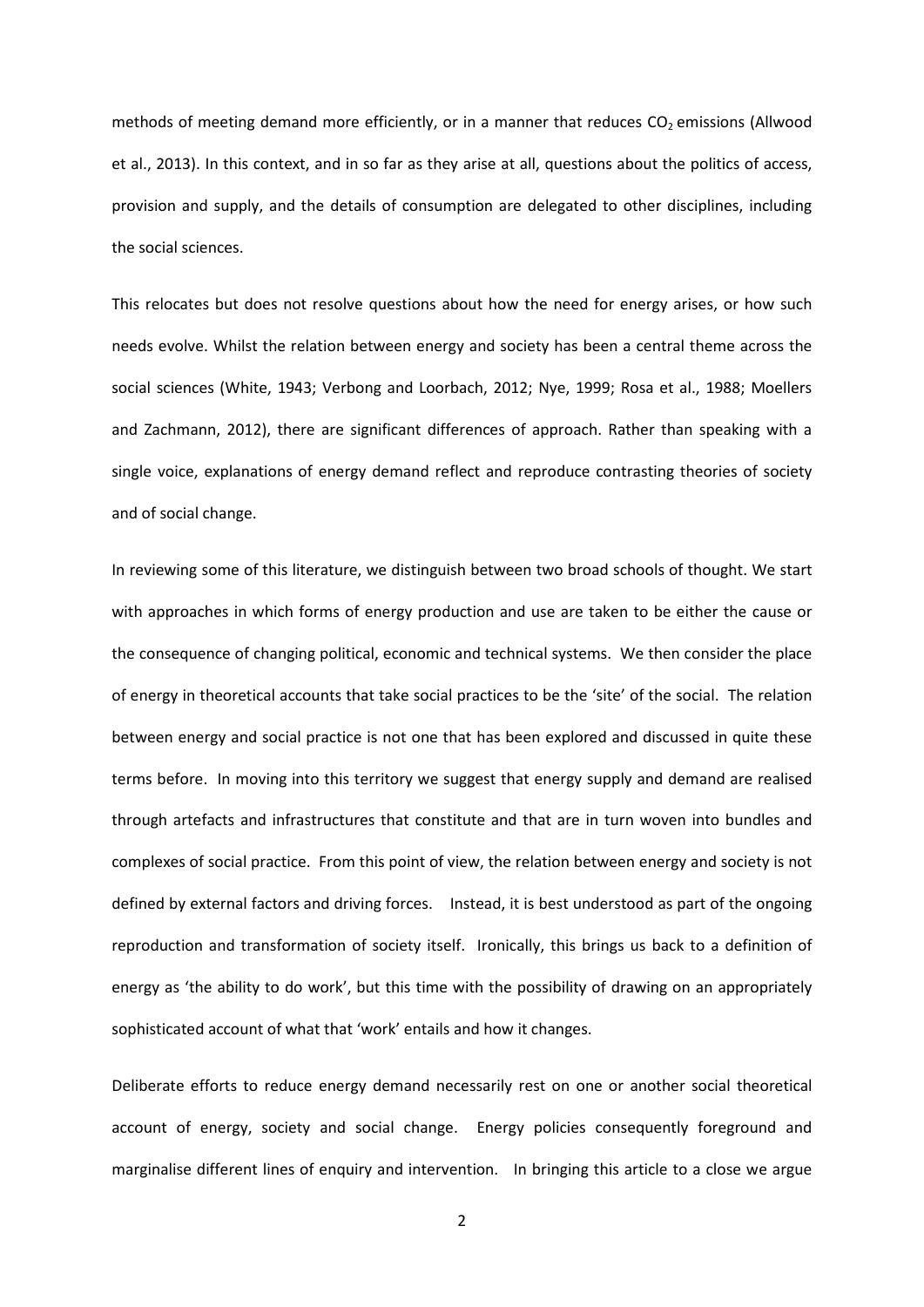that dominant approaches sideline basic questions about what energy is for. We conclude with a discussion of how these questions might be brought back into view, and of the policy implications of focusing on the dynamics of social practice and hence on the "work" that energy enables us to do.

## **2 Energy and social systems**

Sociological interest in resources has arguably waned in recent years, but there is an established tradition that focuses quite explicitly on energy-society relations. In their excellent review of this field, Rosa et al. (1988) explain that early interest in the topic was inspired by thoroughly linear and typically deterministic narratives of societal progress. White's influential article on 'Energy and the Evolution of Culture' takes just such an approach, attributing 'vast social changes' to methods and techniques of energy conversion (Rosa et al., 1988: 153). White's discussion is organised around a series of law-like statements including the suggestion that 'culture develops when the amount of energy harnessed by man per capita per year is increased; or as the efficiency of the technological means of putting this energy to work is increased; or, as both factors are simultaneously increased.' (White, 1943: 338). As White recognises, this equation is sometimes complicated by confounding factors. For instance forms of social and cultural organisation can, on occasion, block technological innovation. In White's words, 'A social system may foster the effective operation of its underlying technology or it may tend to restrain and thwart it.' (White, 1943: 347). Whether this occurs or not, White's basic position is clear: in his analysis the appropriation and use of energy features as a, if not *the* critical factor determining the rate of societal progress.

White's writing now has a decidedly dated feel, but more recent exercises in modelling energy flows and patterns of resource intensity are founded upon strikingly similar interpretations of the societal significance of energy and energy-related technologies. For example, concepts of urban metabolism depend on tracing relations of energy-dependence between cities and their hinterlands, or between one part of the world and another. Sankey diagrams, widely used in natural science and in policy, represent energy in much the same way, plotting the relative significance of different sectors (e.g.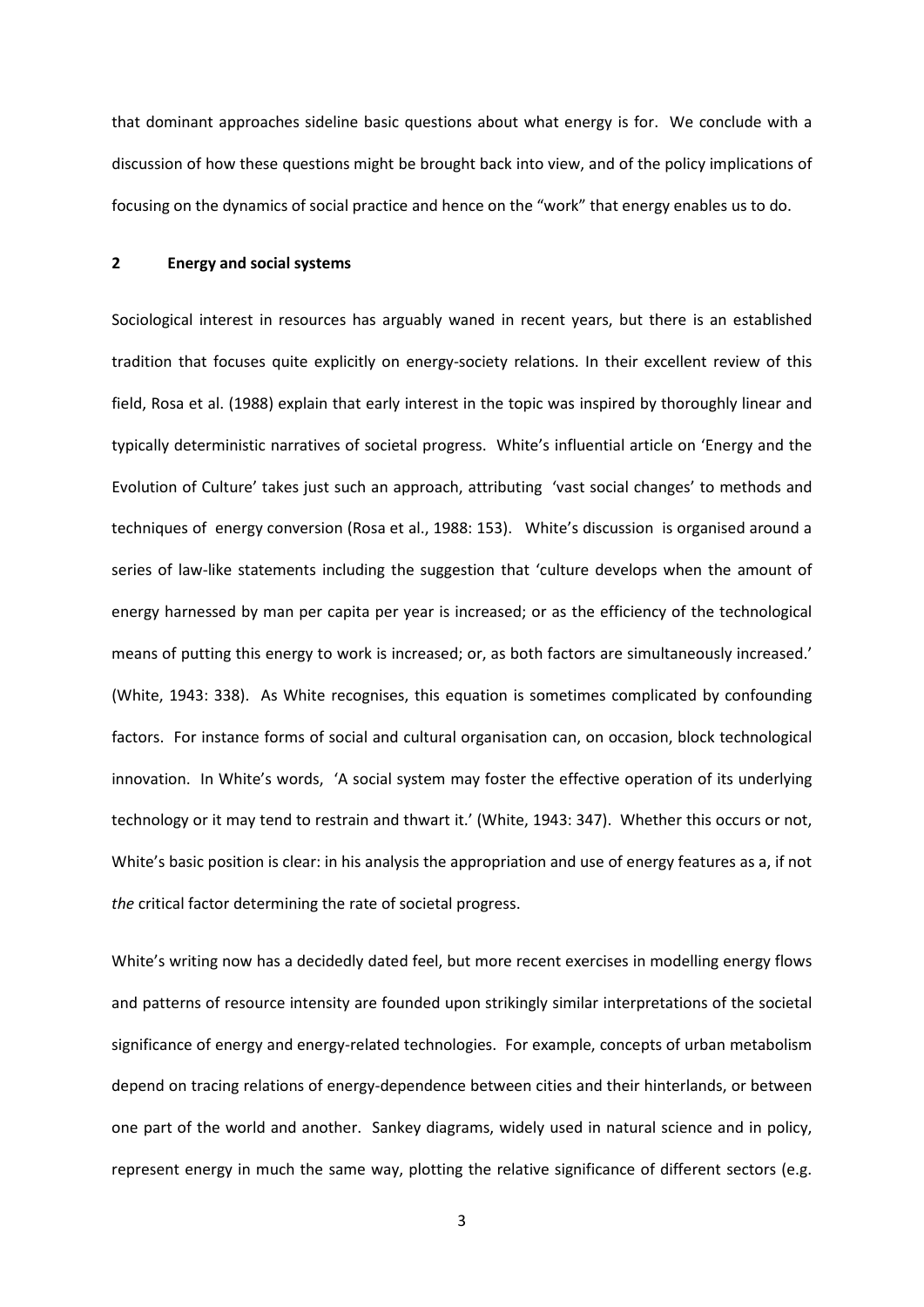industry and agriculture), and characterising losses and in/efficiencies as energy 'travels' from primary source to end use (MacKay, 2009). Studies of this kind treat energy as if it were a uniform substance, the fate of which can be described and plotted with the help of standardised units, for example, joules, watts, horsepower equivalents etc.

Such techniques underpin other more historical work including that which shows how sources and forms of energy have changed over time. Fouquet and Pearson's review of a thousand years of energy in the UK is organised along these lines (Fouquet and Pearson, 1998), as is Sørensen's still more ambitious 100,000 year input-output based survey of Northern Europe, from Neanderthal society onwards (Sørensen, 2012). Reconstructing the balance-sheets of energy supply and demand historically, or as a means of showing how energy flows between one place and another, gives a sense of the types of fuels and resources involved, and of the efficiency, or otherwise, of their conversion. In the mainstream energy-society literature, calculations like these beg further questions about how the resource bases of societies change and what implications these changes have for social order and upheaval.

#### *The drivers of change*

In White's view, processes of organising and converting energy primarily depend on *technological*  innovation this being something that appears to have a trajectory and a momentum of its own (White, 1943). Subsequent discussions of energy-related technology take issue with this representation of progress. For example, Nye's book, *Consuming Power* (1999) is explicitly positioned as an antidote to analyses like White's in which methods of energy use and conversion figure as independent forces of social and cultural development. Instead, Nye contends that techniques of provision and supply are *shaped* by social conditions and choices, and that while influenced by forms of technological momentum, energy systems are socially constructed: they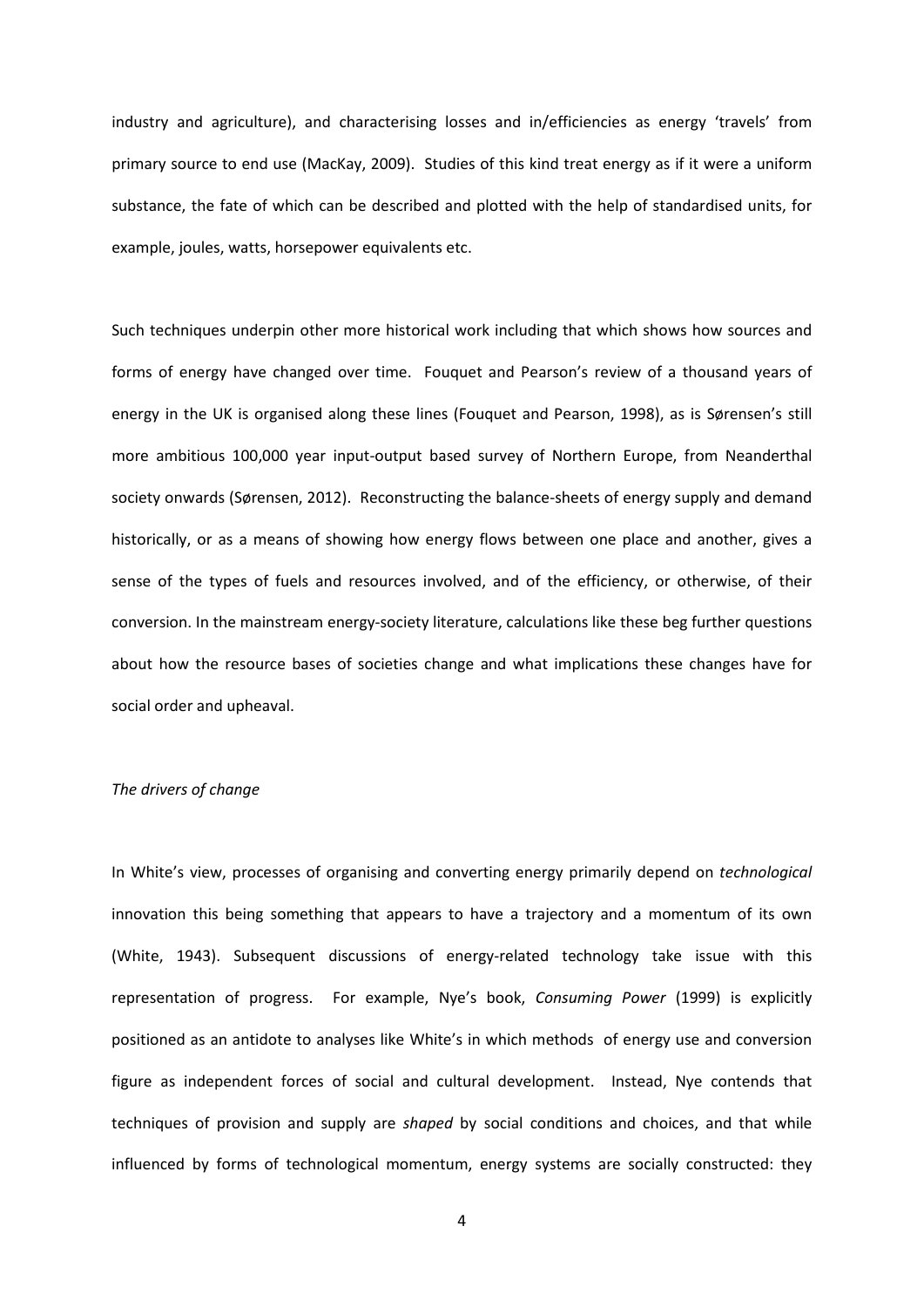could be otherwise, and their development is not inevitable. In keeping with this approach, Nye describes some of the interactions involved in bringing new systems into being and reviews the social, geographical and organisational implications of transitions from muscle to water, steam and electrical power. For Nye, as for Verbong and Geels (2010), and Elzen and Geels (2004) understanding energy-related innovation depends on understanding multiple, intersecting social, political and organisational systems (Geels, 2002). As these examples indicate, different authors have very different ideas about what innovation entails but the central problem for Nye, as for White, is essentially one of understanding how technologies of energy provision and supply evolve.

Other commentators place much greater weight on *economic* systems, arguing that these have a major influence on the directions in which energy systems develop. For example, Fouquet and Pearson conclude that the processes involved in allocating and converting energy are bound both 'by a changing growth rate and structure of economic activity' and by the constraints of the 'energetic resources' themselves (Fouquet and Pearson, 1998: 2). Again there are two sides to the coin: whilst the uses of energy are here taken to be outcomes of economic activity, changes in economic activity are sometimes be explained by changes in the 'fuel mix' of society. Bartoletto and del Mar Rubio Varas (2008) make this point with reference to a detailed analysis of energy transitions in Spain and Italy over the last 150 years. They describe transformations in the fuel mix (especially the decreasing significance of wood fuel) and in total energy demand, arguing that 'The use of new energy sources stimulated and, at the same time, came about as a result of, the employing of new technologies, which in their turn had an impact on productivity, the prices of commodities, and their consumption.' (Bartoletto and del Mar Rubio Varas 2008: 62). Whether it is the economy that is thought to drive the energy system or the energy system that is thought to drive the economy, the common contention is that societies are in part defined by the ways in which resources are organised and managed.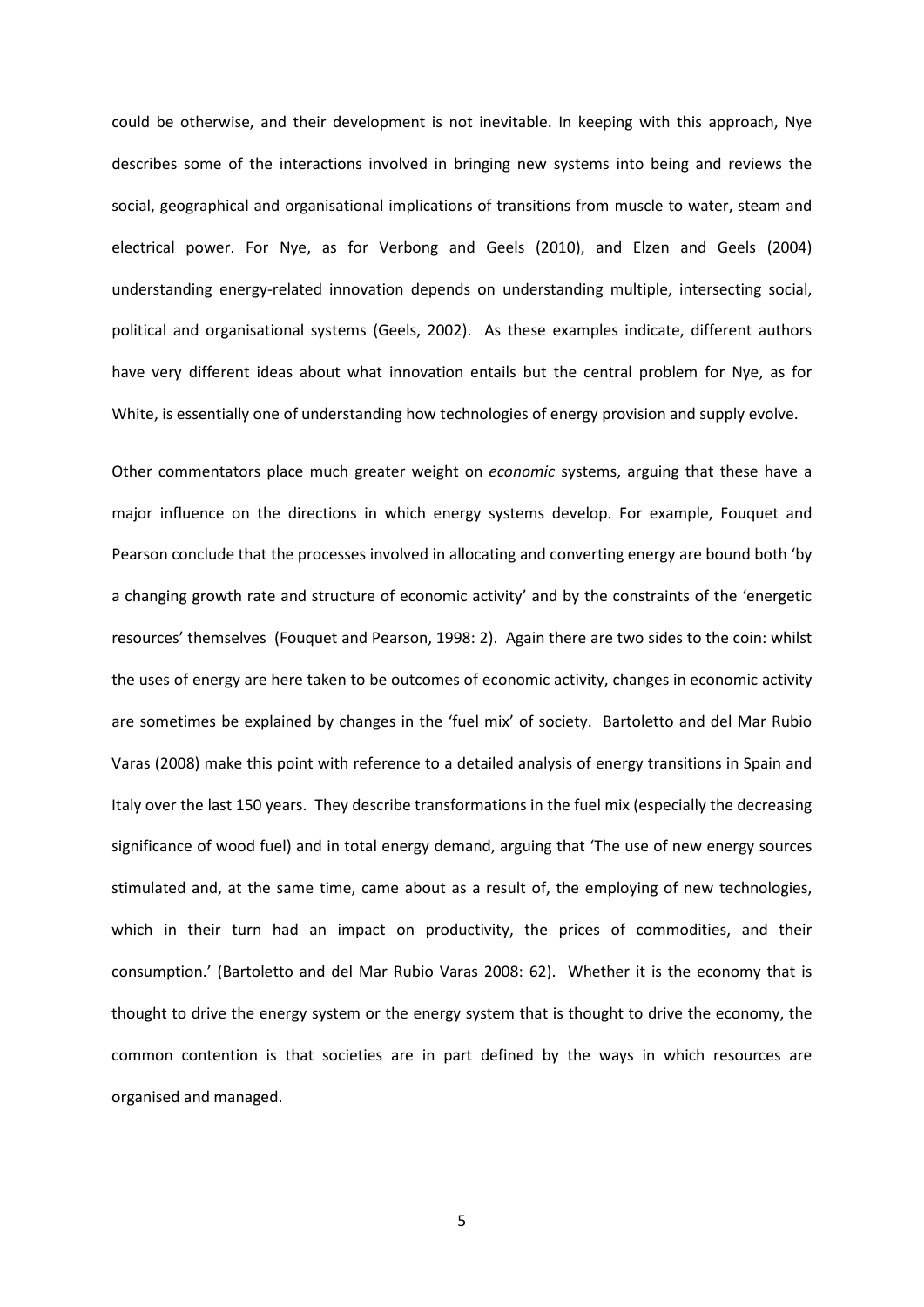This leads some to conclude that interaction between energy and economic systems is at heart a matter of *politics.* This is evidently so for those who focus on the distribution of resources (oil, gas etc.) and the vested interests which surround them. Such issues are also important in Harvey and McMeekin's discussion of the potential for switching from higher to lower carbon forms of energy supply. In their view, fuel switching offers capitalist political economies a possible route to sustainable economic growth. However, they suggest that such developments are unlikely without 'scientifically informed, politically-led and long term strategic innovation', regulation and a strong dose of political will (Harvey and McMeekin, 2010: 11).

Whilst the weight given to technological innovation or to political-economic processes varies, the literature referred to this far has the common aim of isolating critical factors and systems that determine, or that are determined by forms and patterns of energy use. From a social-theoretical point of view, such explanatory schemes suppose that social arrangements (and hence forms of energy/use) are best understood as outcomes of the sorts of forces and interactions described above. This commitment remains important, even for those whose project is to demonstrate the interweaving of 'social' and 'technical' considerations and to document the 'social' organisation of technological innovation.

This is not a comprehensive review of all that has been written about energy-society relations, but it is enough to reveal disciplinary differences in how energy and social systems are thought to interact with trajectories of sociotechnical innovation; patterns of urbanisation; divisions of labour; the changing significance of industrial and other sectors, and related forms of state and corporate power. It is also enough to demonstrate the societal importance accorded to energy and resource management.

## *The implications of change*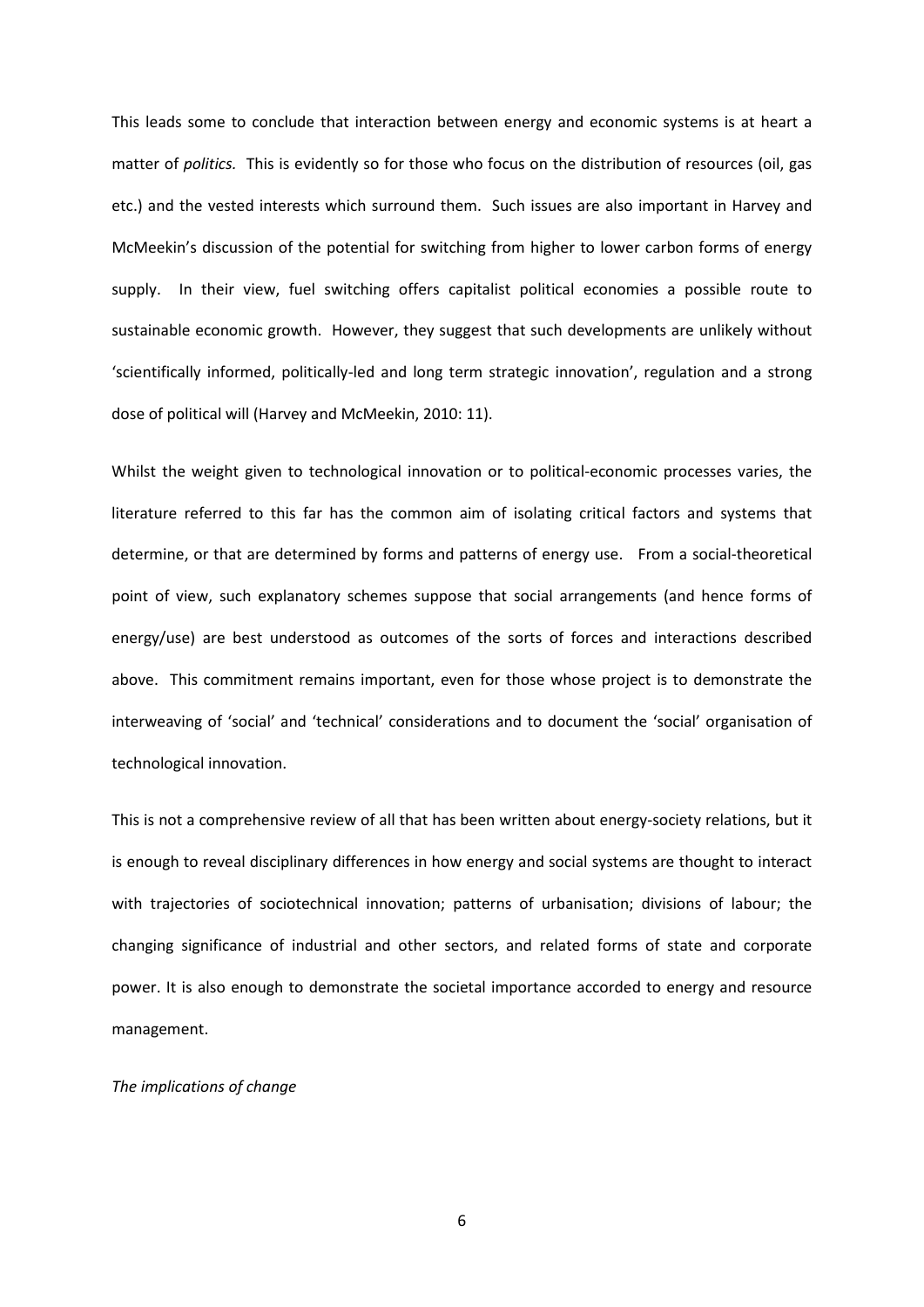In so far as societies depend on energy and its management, radical changes in energy-related technologies or in fuel mix are likely to result in correspondingly massive forms of social upheaval. As one might expect, there are numerous, typically apocalyptic claims about the risks and dangers that lie ahead as resources run out, as populations grow, and as expectations escalate (Urry, 2013). Some of these predictions may well come true. Whether they do so or not, the tendency to suppose that future societies will be subject to dramatic swings, innovative breakthroughs and sweeping transformation is, in a sense, part and parcel of the tendency to conceptualise energy as a generic resource, the need for which is as self-evident as it is taken-for-granted. On this point it is intriguing to compare Urry's view of the impending crises of energy and climate change with White's comments on the scale of societal transformation following the industrial revolution. Urry contends that energy is at the heart of one of the most fundamental contradictions of twentieth-century capitalism. In his words, twentieth century capitalism's

pervasive, mobile and promiscuous commodification involved utterly unprecedented levels of energy production and consumption, a high carbon society whose dark legacy we are beginning to reap. This contradiction could result in a widespread reversal of many of the systems that constitute capitalism as it turns into its own gravedigger. (Urry, 2010: 208)

White, who was writing nearly 70 years before, does not engage with the contradictions of capitalism, or with issues of climate change, but his remarks are alike in underlining the centrality of "the energy situation" for social order.

The Industrial Revolution has run its course, and we are now entering upon the second stage, one of profound institutional change, of social revolution. Barring collapse and chaos, which is of course possible, a new social order will emerge. …The key to the future, in any event, lies in the energy situation. (White, 1943: 350).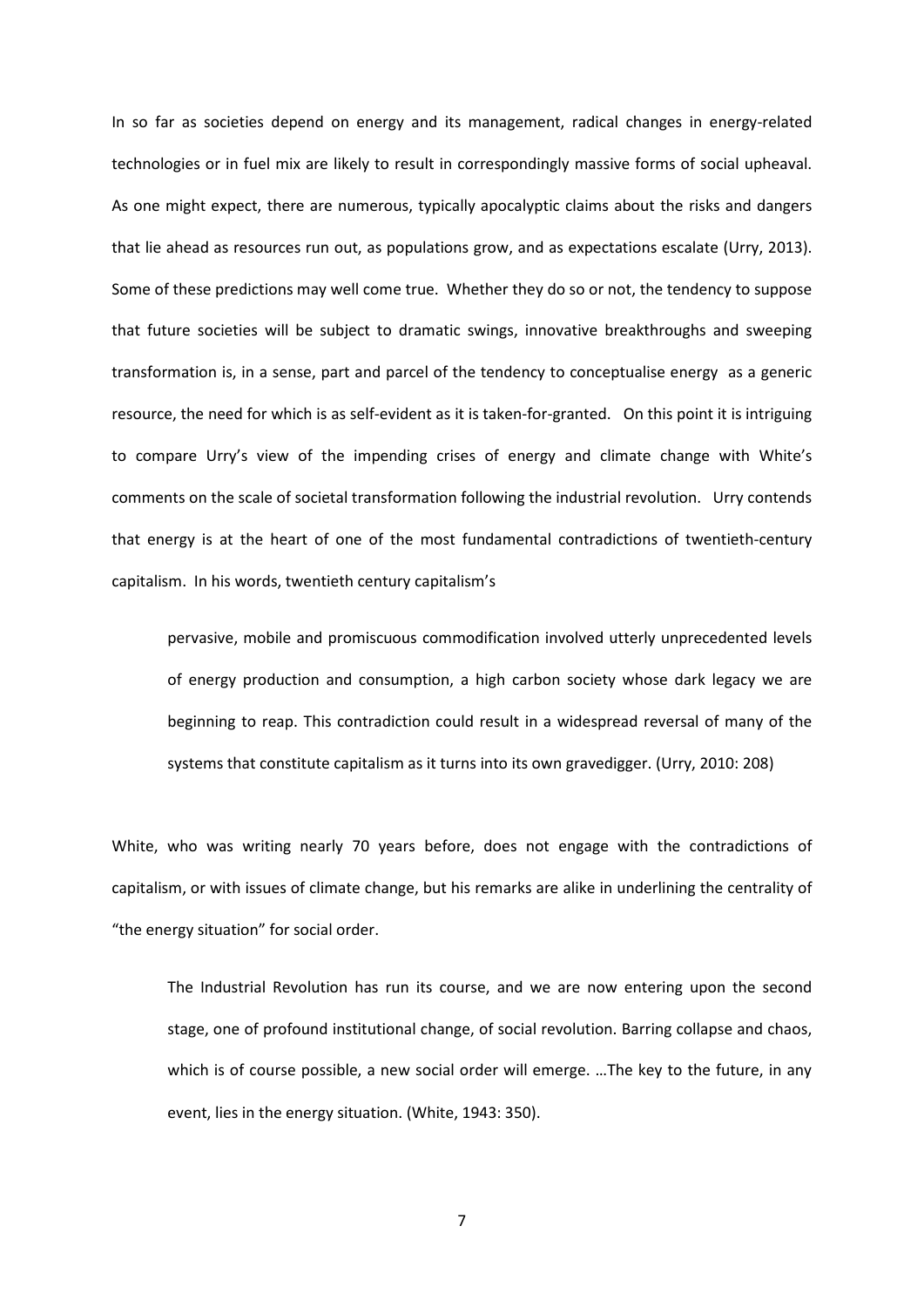Both assessments are of their time, but as these extracts indicate, and as the discussion above suggests, the proposition that social systems shape and are shaped by energy systems pervades a vast body of social, political and economic analysis.

In all of this, that nigglingly obvious, but also annoyingly impossible question "what is energy for" slips out of sight. It does so because that question is effectively excluded by a mode of analysis in which social arrangements are taken to be outcomes of various systems of provision, political economy, resource management and technology. To persistently ask "but what is energy for?", and to take that as the central question, is to take a different view of the social. It is to see society *not* as an outcome of intersecting systems, like geological forces pressing this way and that, but as emergent from, and defined by social practice.

## **3 Energy and social practices**

We now take what is best described as a practice turn (Schatzki et al., 2001). Theories of practice have a long and varied history in the social sciences, but until very recently there has been little or no attempt to bring this way of thinking about social life and social change to bear on matters of energy. In this section we introduce and explore the relevance and the potential of conceptualising energy not as a cause or a consequence of social systems, but as an ingredient of the social practices and complexes of practice of which societies are composed. As we go on to show, this simple but fundamental change of orientation has significant consequences for those interested in understanding, analysing and influencing energy demand.

Before going further it is important to set out what we take to be useful and relevant features of practice theory. For us, the starting point is the proposition that "social practices ordered across space and time" should feature as "the basic unit of social enquiry" (Giddens, 1984). In taking this approach to heart we differ from those who mobilise practice-based terminology in the energy field, but who do so as a means of revealing differences in people's use of energy whether at home or at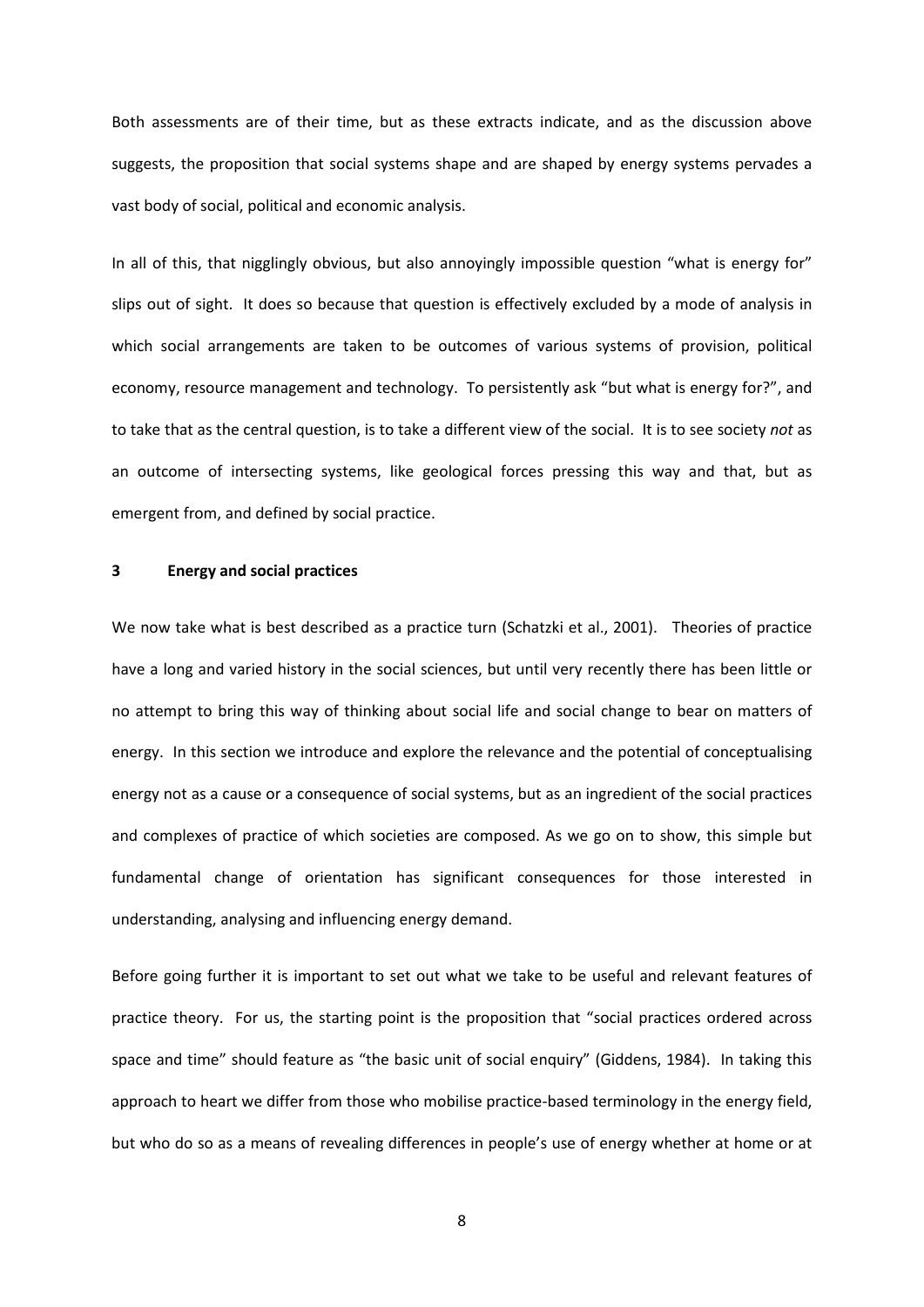work (Gram-Hanssen, 2011; Gram-Hanssen, 2010; Hargreaves, 2011). In many such cases, references to practice theory are layered on top of projects and studies that are, in essence, designed to explain patterns of individual or group behaviour. In this context, to talk of practice is to stress the fact that social meanings and norms are shared, or to underline the point that technologies matter and that actions are materially scripted. Despite claiming to adopt a practice perspective, this swathe of energy research does not, in fact, exemplify or depend on a theory of practice – at least not as defined by Giddens or as subsequently developed by Schatzki (2002); or by Shove et. al. (2012). In other words, it does not take social practice as the *central topic* of enquiry.

If we are to get to grips with the significance of thinking about energy and social practice we need to start from scratch, and we need to do so by working through the energy-related implications of a handful of key ideas that set the practice theories in which we are interested apart from other forms of social theorising.

## *Energy as an ingredient of social practice*

Theodore Schatzki is one of the key proponents of practice theory (See, for example: Schatzki, 2002, Schatzki, 1996, Schatzki et al., 2001, Schatzki, 2006, Schatzki, 2009, Schatzki, 2010) and in what follows we make use of his work, focusing first on the contention that practices constitute what he calls the "site" of the social, and then on his closely related analysis of materiality, material arrangements and social life.

Before getting into detail, we begin by recognising that energy is used not for its own sake but as part of, and in the course of, accomplishing social practices, examples of which might include cooking, commuting to work, watching TV or conducting meetings (Warde, 2005). Having made this link between energy and practice we suggest that understanding trends and patterns in energy demand (and in provision and supply as well) is in essence a matter of understanding how social practices develop, change and intersect.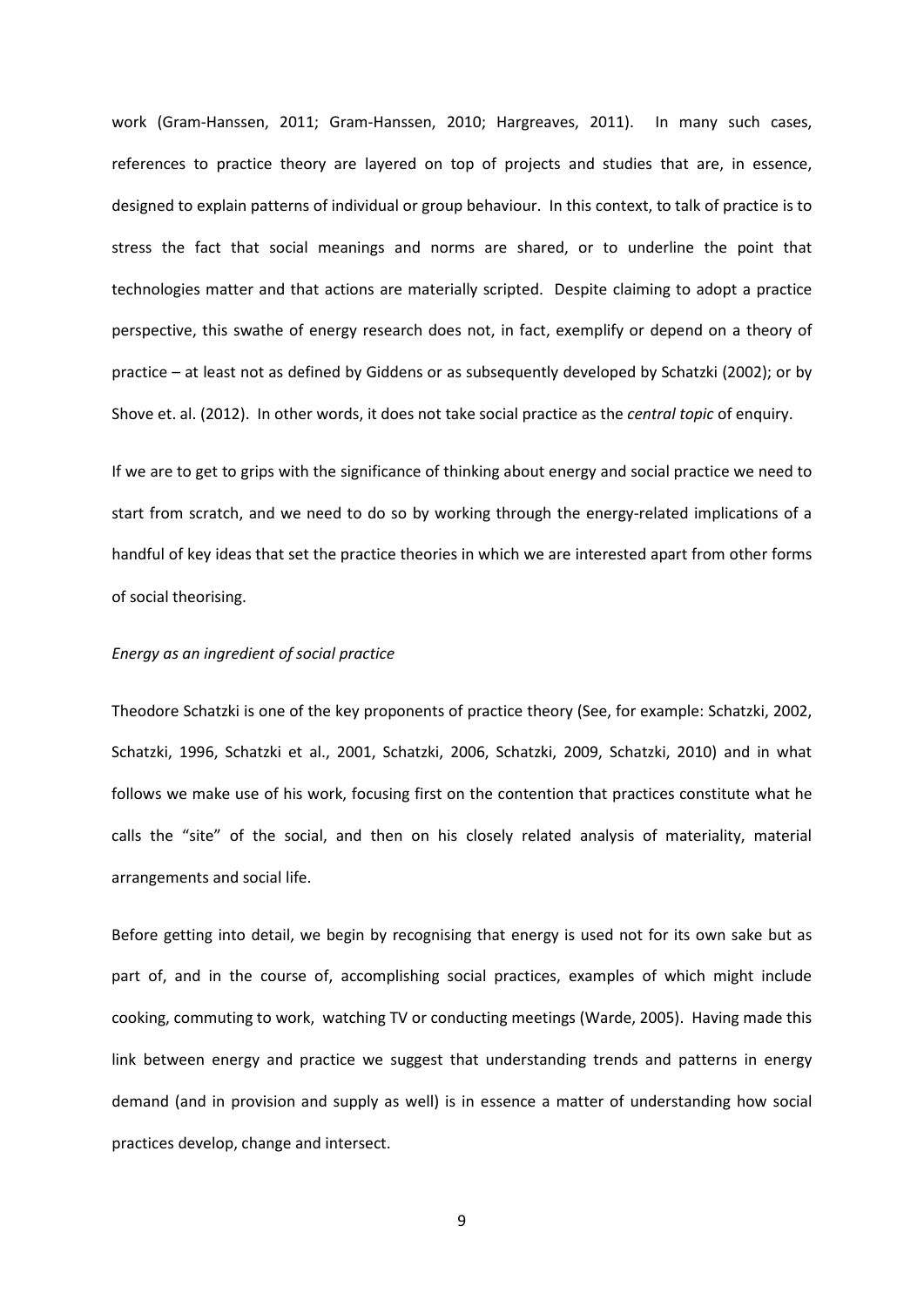On this point, Schatzki develops a coherent and distinctive explanation of change and order that is rooted in an analysis of practice. In brief, he suggests that accounting for change is not a matter of abstracting sets of forces or systems (e.g. of technology, economics, politics etc.) but of detailing precisely how social practices, and bundles and constellations of practice hang together, and of identifying the material and other arrangements amidst which they 'transpire', and which they also sustain and reproduce.

This is consistent with his representation of practices as the 'site' of the social. To explain, Schatzki takes social practices to be nexuses of saying and doing. He writes about social practices as recognisable blocks or patterns of activity that are filled out and enacted by practitioners, that is, by those who do, and who, in the enactment and performance of these doings reproduce, transform and perpetuate the practices they carry (see also Shove et al. 2012). In his words:

Human coexistence is inherently tied, not just to practices but also to material arrangements. Indeed, social life, as indicated, always transpires as part of a *mesh* of practices and arrangements: practices are carried on amid and determinative of, while also dependent on and altered by, material arrangements. I call the practice-arrangement nexuses, as inherently part of which human existence transpires, sites of the social.

#### (Schatzki 2010: 130)

Given that societies are defined by this hanging-together of practice-arrangement bundles, it is appropriate to conclude that social order and change are largely 'established in practices' (Schatzki, 2002: 110). As indicated above, this argues for explanations of social phenomena that are grounded in the 'specifics of pertinent practice-arrangement nexuses and the events that happen to them' (Schatzki, 2010: 146), rather than in generalised claims regarding the impact and influence of abstract systems, be they technological, economic or political.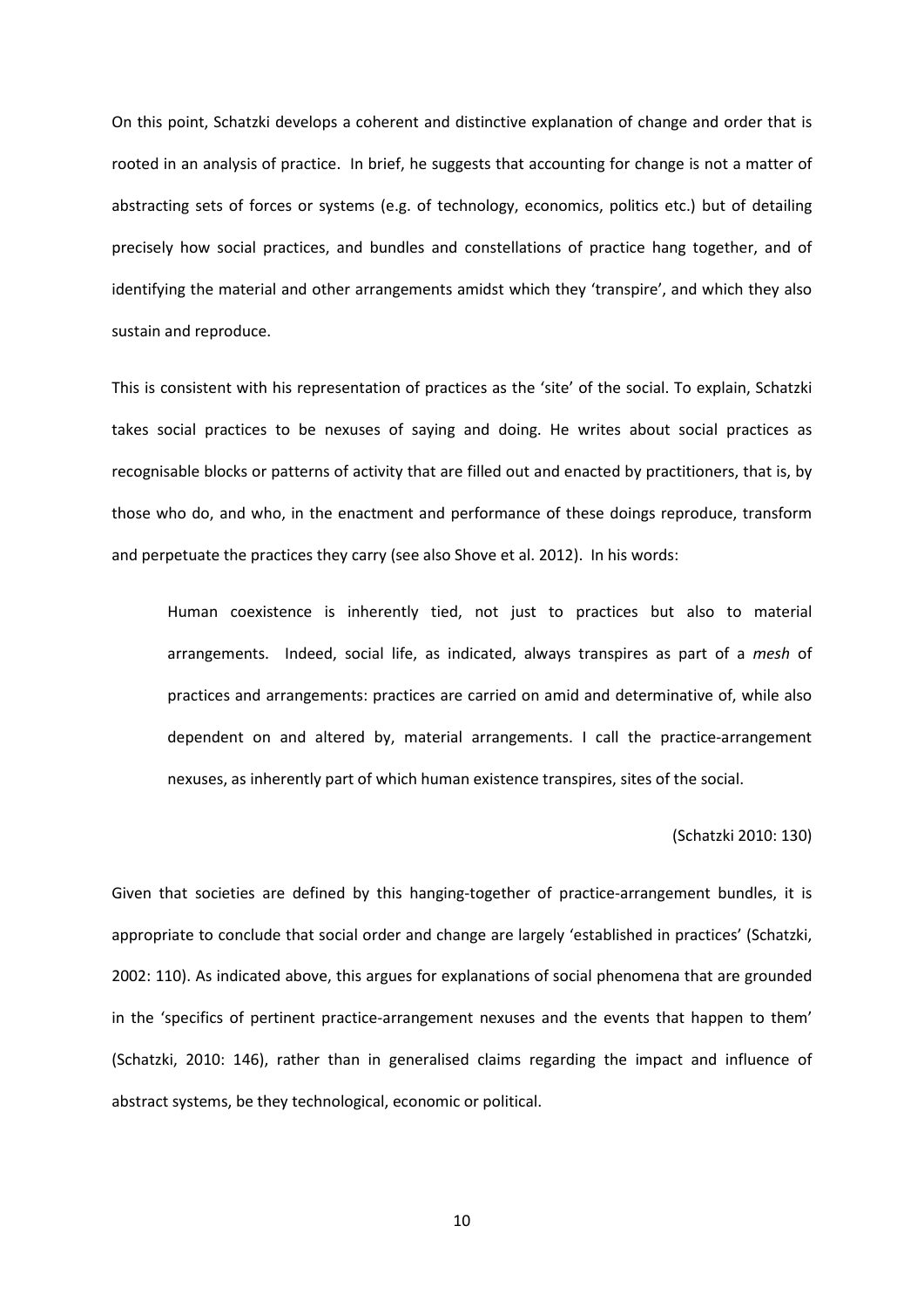Put simply, Schatzki's account of social practice provides us with a way of conceptualising the 'work' (broadly defined to include bundles and constellations of sayings and doings) that goes on within society, and hence of conceptualising and addressing basic questions about what energy is for. More than that, such an account argues for an analysis of energy that *starts* with and that is inseparable from an analysis of the dynamics of social practice (Shove et al. 2012). From this point of view, understanding energy is first and foremost a matter of understanding the sets of practice that are enacted, reproduced and transformed in any one society, and of understanding how material arrangements, including forms of energy, constitute dimensions of practice.

#### *Material arrangements, energy and social practice*

Practices are not purely social phenomena in that much of social life is intertwined with what Latour refers to as the 'masses', here meaning the huge range of material infrastructures, devices and artefacts that co-constitute and configure so much of what we do (Latour, 1992). Schatzki makes a very similar point, here arguing that 'The arrangements amidst which practices are enacted are not only social: arrangements include substances of all kinds, including natural phenomena along with man-made fabrications' (Schatzki, 2002: 23).

Since 'material arrangements are in some sense crystallisations of matter-energy flows' (Schatzki, 2010: 137) sources of energy – wood, coal, oil, etc., along with technologies of conversion and use (stoves, boilers, cars etc.) qualify as part of such arrangements, but they do so only in relation to specific practices. This is an important observation. Conceptualising energy as, and as part of the material arrangements within which certain practices go on undermines the value and relevance of trying to analyse or characterise energy systems in general. This is because material arrangements including fuels and configurations of matter and energy only have meaning within, and in relation to, the practices in which they are enfolded, and through which they are reproduced.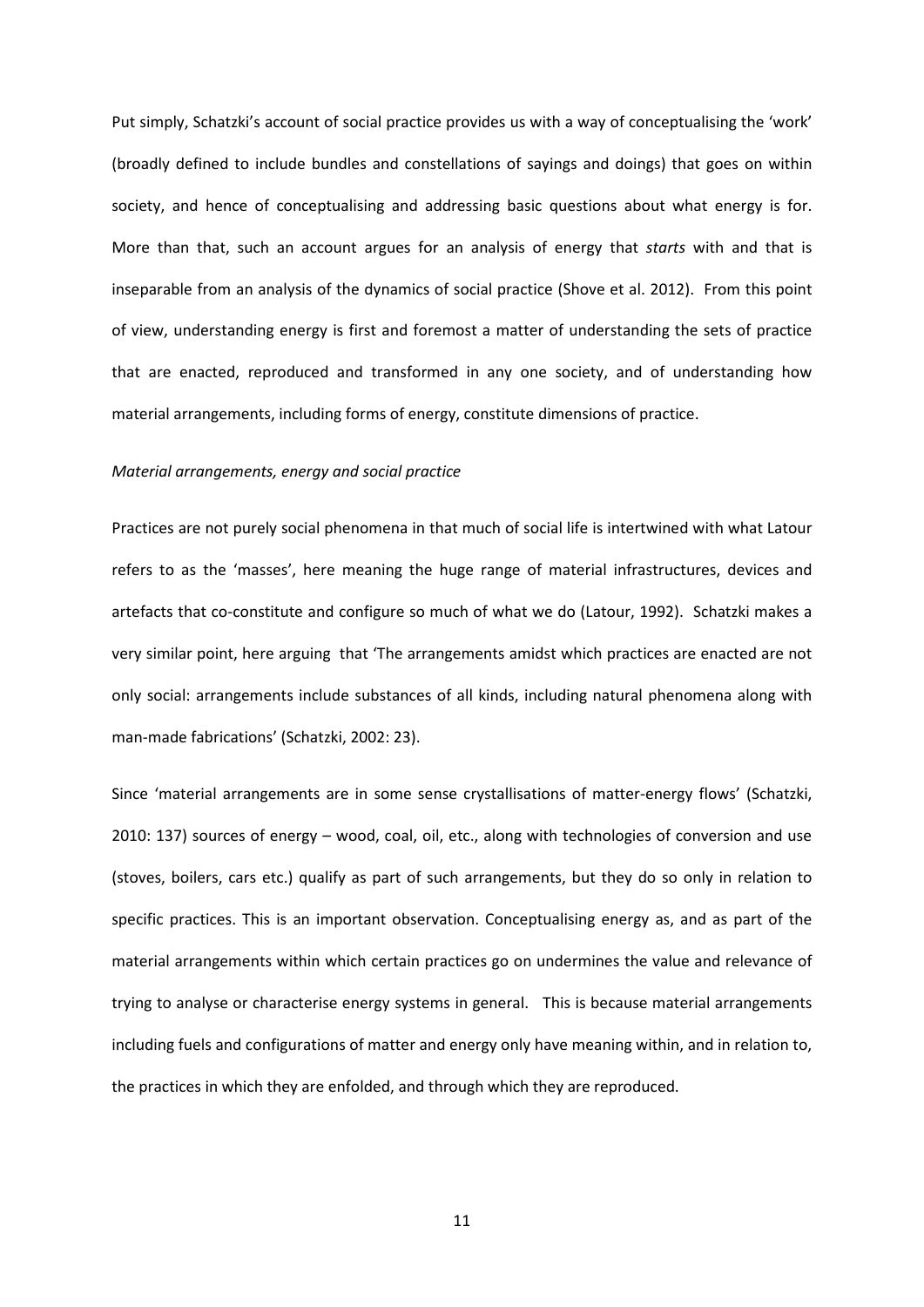Though not inspired by theories of practice as such, Hughes' (1983) classic discussion of emerging *networks of power* depends on a strikingly similar analysis of the close coupling not only of supply and demand, but of infrastructures and practices. Hughes writes about how electricity systems were built, and about how this depended on deliberate, and quite successful attempts to redefine a range of everyday practices such that electricity became a normal and necessary part of doing things like lighting, cooking and heating. It is plainly obvious that without moves of this kind there would be no 'need' for electricity at all. It is also obvious that people do not consume energy as such: rather patterns of energy consumption depend on a series of historically specific conjunctions of technologies (wiring, light bulbs etc.) and practices (illuminating rooms, reading at night) and constellations of practice, many of which are now disconnected from seasonal variations in daylight.

Turning to another sector, petrol based systems of automobility require the continual, relatively faithful reproduction of an entire complex of variously interdependent practices, ranging from oil exploration through to garage forecourt operation, traffic management and driving itself. If these practices did not 'hang together' in the way they do today, the oil system that is thereby constituted and sustained would, of necessity, take some other form.

Given that the salience, or otherwise of oil, steam or electric power is so thoroughly inseparable from specific bundles and complexes of social practices there is no reason to suppose that energy has any special status as the driver of practice. Likewise, it makes no sense to treat energy and energy-related technologies as the defining features of a series of epoch making transformations, as was the case in White's discussion of energy and the evolution of culture (White, 1943). From this point of view, methods of studying energy in the abstract, for example, by quantifying energy flows in joules or units of horsepower, are just as problematic in that they depend on splitting 'energy' out of the practices in and of which it is a part.

That said, there is some value in making an analytic distinction between material arrangements on the one hand and social practices on the other (Schatzki, 2010). For one thing, this distinction allows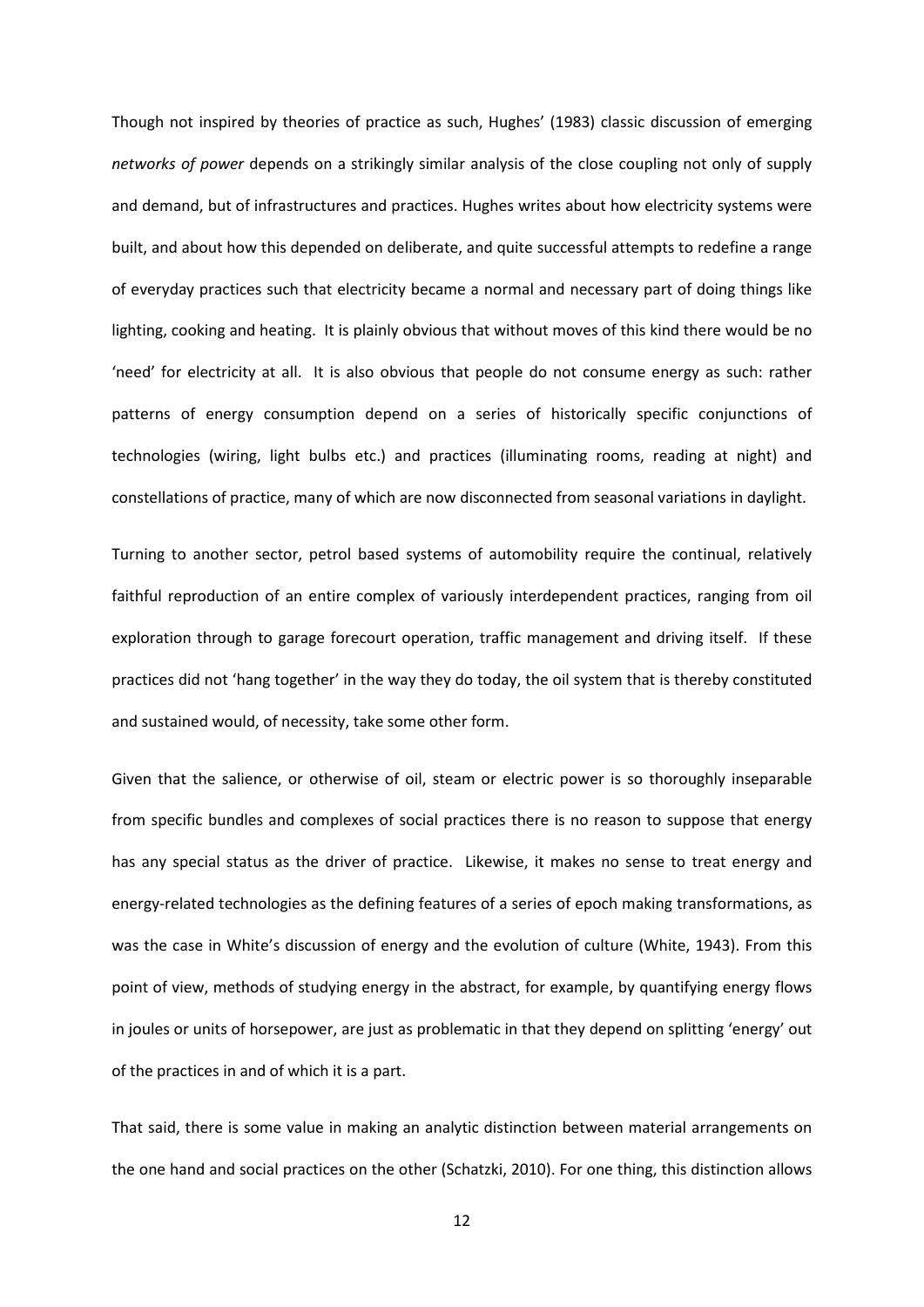us to recognise and consider the different temporalities at stake. In everyday life, the enactment of any one practice (for example, cooking a meal or travelling to work) typically depends on the prior existence and availability of a range of energy sources (gas, electricity, oil), infrastructures (grids, pipes, roads) and devices (cookers, cars, bicycles). Schatzki (2006) consequently suggests that whereas practices 'happen' (in the present), material arrangements and infrastructures 'exist', meaning that they endure and persist for longer than any one instance of performance or moment enactment. Second, distinguishing between material arrangements and practices allows us to acknowledge that past and present infrastructures are frequently implicated in the enactment of several practices at once: for example, roads feature as material arrangements amidst which the diverse practices of walking, cycling, driving and horse riding all go on. Third, material arrangements have a forward looking aspect, simultaneously shaping the happening of present practices and hence the configuration both of material arrangements and of practices that do not yet exist but that might do so in the future.

## As Schatzki explains:

Material arrangements ubiquitously prefigure practices—that is, the continued happening of the doings and sayings that compose specific practice—by making some actions, inter alia, easier and harder or more direct or circuitous than others. Arrangements also prefigure changes in practices and arrangements. For example, existing coal company arrangements prefigure changes in company operations, making possible changes easier or harder, more or less expensive, more or less time consuming, and so on. Existing material infrastructures in the coal electricity regime also prefigure changes in these infrastructures or in the introduction of new ones (tied to alternative practice-arrangement bundles)

(Schatzki, 2011: 10).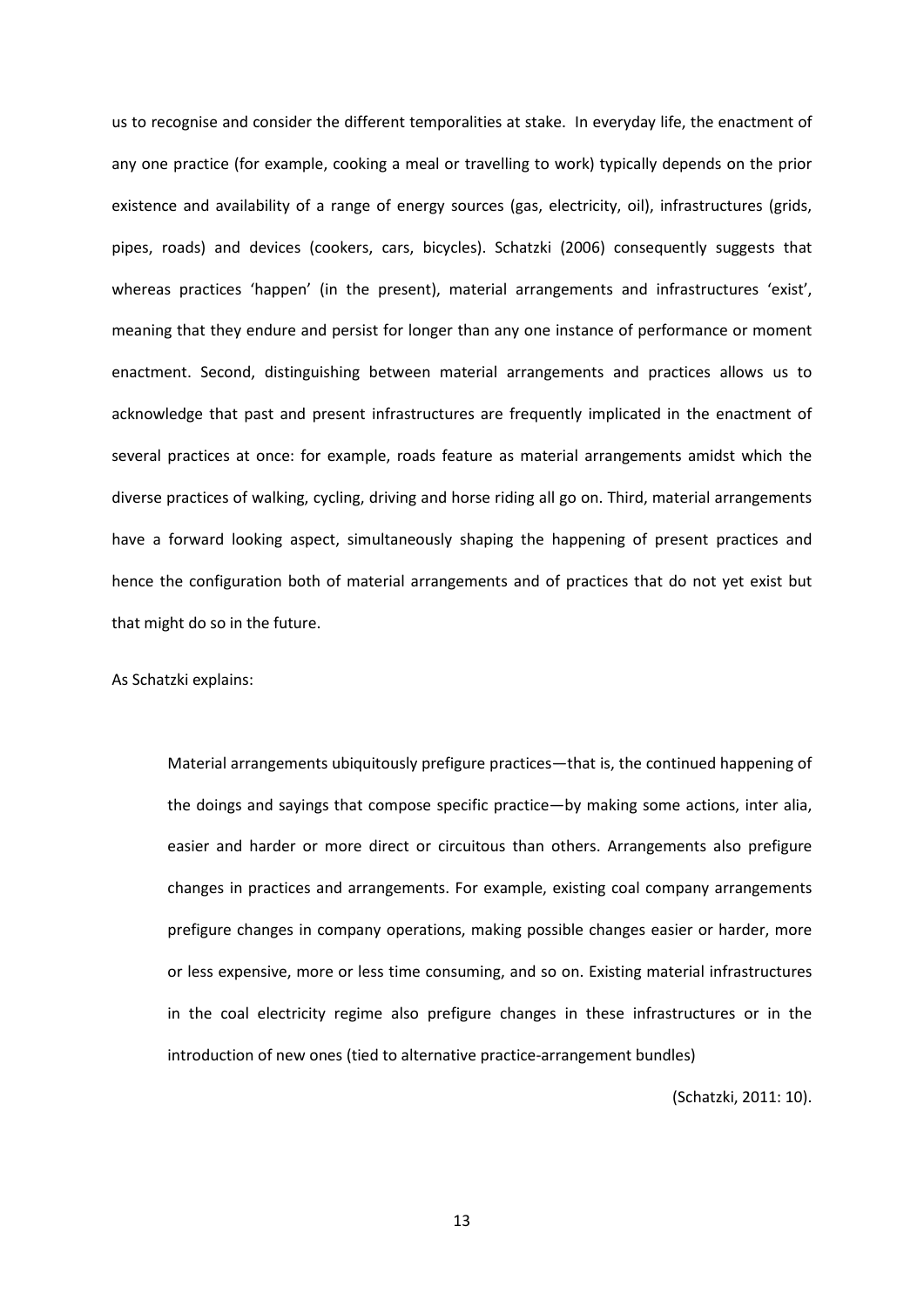This is not simply a matter of recognising what Nye and Hughes refer to as 'technological momentum', nor is it only a question of acknowledging the path dependence of complex and distributed infrastructures at the level of power supply, engineering and design. The additional step is to explain that processes of prefiguring only occur and only have effect in and through the trajectories or 'lives' of specific social practices. In other words, whilst there is value in discussing "material arrangements" aside from practice, it is wrong to treat these arrangements as externalised contextual factors that have some sort of independent power of their own. There is, then, a very real sense in which what counts as context itself depends on the specific practices and bundles/constellations of practice that are contextualised, hence Schatzki's conclusion that 'a context has composition, the precise character of which varies with the entities and phenomena that exist in context' (Schatzki, 2002: 63). More straightforwardly, it is vital to remember that material arrangements are themselves made, reproduced and transformed through and as part of happening practices.

Drawing these threads together, understanding energy-society relations depends on understanding the range of practices, material arrangements and social orders in which energy is immersed, and on showing how material arrangements and energy flows are implicated in the constitution and prefiguring of practices and hence of social order/society. From this point of view an account of energy-society relations is, in effect, an account of how 'human transformations of nature, responses to nature and artefact maintenance all transpire as moments of industrial, housing, scientific, informational, medical, and hobby (etc) practices' (Schatzki, 2002: 262).

In contrast to styles of analysis which attribute change to one or more driving forces, or which consider the production and consumption of energy as a generic resource, conceptualising energy as an ingredient of specific social practices provides a means of radically reframing contemporary approaches to energy policy and sustainability. It does so in that it situates energy demand as part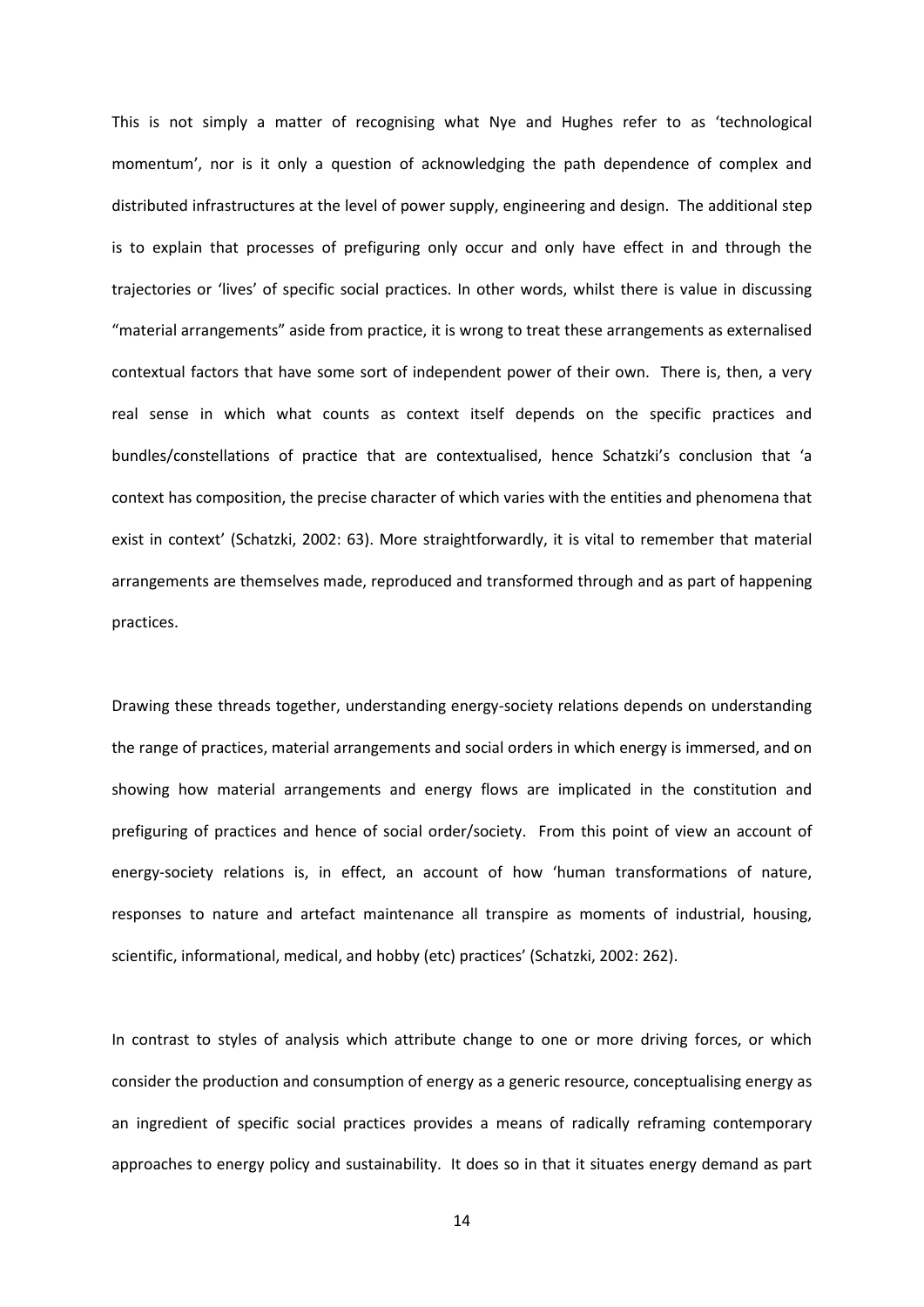of, and as in no way separate from the dynamics of social practice. In this it provides a means of reinstating fundamental questions about what energy is for. In the same move, redefining the energy-society agenda in these terms makes it possible – indeed necessary – to mobilise a much wider range of social theoretical resources than is usually the case.

## **Social theory and energy policy**

Dominant approaches in energy research and policy reproduce resource-based, systems style thinking, emphasising questions that have to do with efficiency of conversion and supply, with the price of fuel or with consumers' views about energy and their attitudes towards consumption and conservation (Parkhill et al., 2013). These strategies of analysis and intervention depend on forcibly disconnecting a discussion of 'energy' from a discussion of social practice: a necessary step if "energy" is to be constituted as a topic in its own right. The problem is that this same move ensures that debates about energy futures routinely proceed without reference to primary questions about what energy is for or about the sets of social practices on which energy demand depends.

#### *Overlooking the dynamics of demand*

One ironic consequence is that whilst government documents like 'Pathways to 2050', produced by the UK's Department of Energy and Climate Change (DECC 2010), claim to explore future energy needs and identify ways in which these might be met be met in a suitably low carbon manner, they fail to engage in any meaningful way with the basic dynamics of demand. Instead, the strategy is to take present practices entirely for granted, treating the perpetuation of current "standards" as an unquestioned, non-negotiable part of the equation and focusing exclusively on the efficiency (or otherwise) with which these might be met. In effect the pathways and scenarios that follow address issues of supply, and consider systems of provision, but fail to acknowledge or engage with potentially important changes in the 'work' that is done in society, or in the complex of social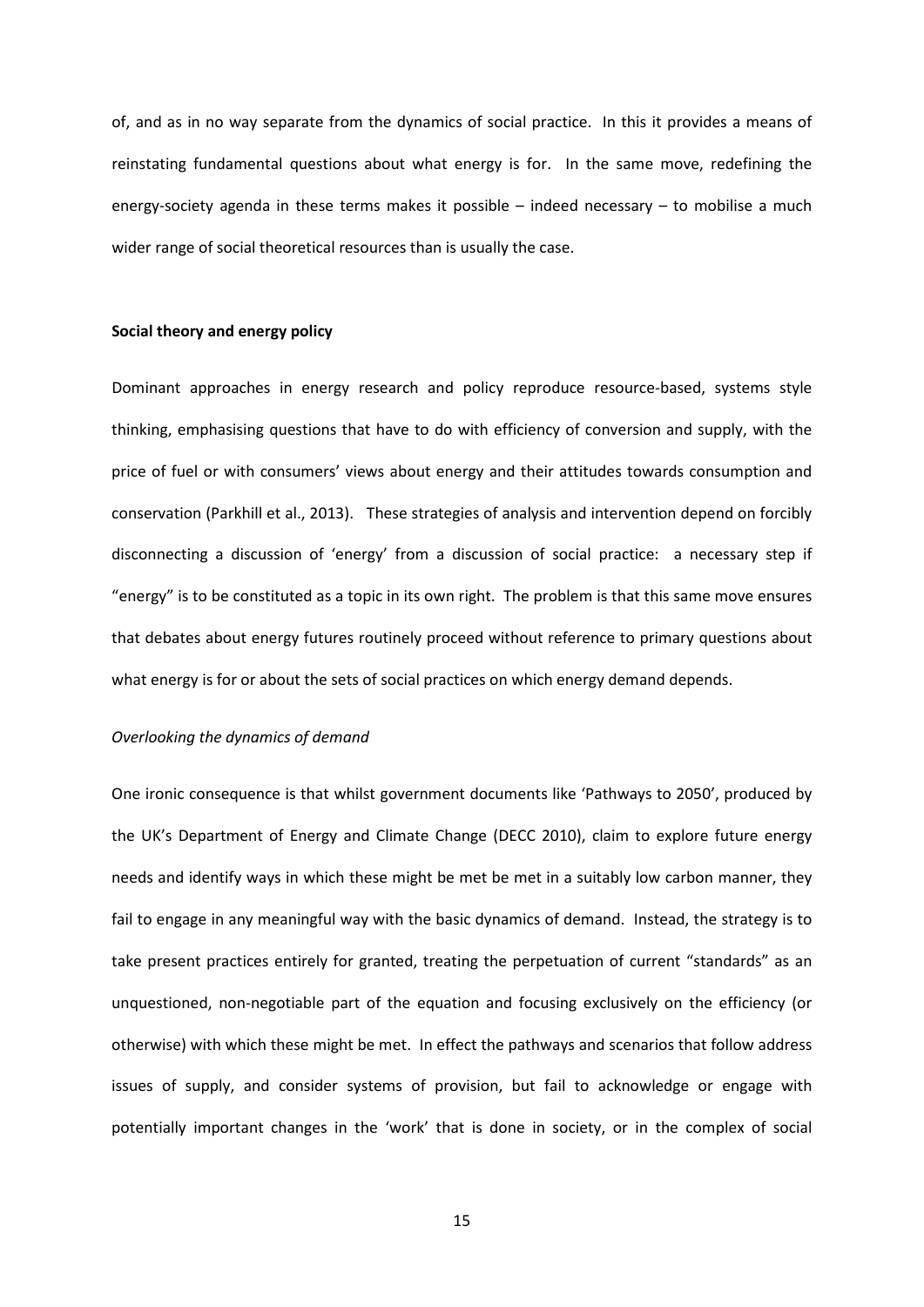practices that constitute daily life. Two small examples from this report give a sense of how future needs are conceptualised.

The 'Pathways to 2050' report is organised around a series of scenarios which explore the energy and carbon implications of innovation and change across different sectors. As is usual, the discussion revolves around technologies and resources. For instance, the report sets out a range of possible futures in which the estimated need for hot water varies from a 50% increase through to a 50% decrease, compared with 2007 figures. The basic understanding is that hot-water usage is essentially a matter of affordability, taken for granted need and technical efficiency/avoidance of waste. The report consequently supposes that economic growth would result in an "increased use of hot water, and a greater number of hot water using appliances" (Department of Energy and Climate Change, 2010: 99), but makes no reference to what these appliances might be for, or to the social practices of which they might be a part. Meanwhile assessments of the potential for reducing hot water consumption refer to the scope for eliminating waste and promoting efficiency, but not to changes in bathing, laundering or washing, on which hot-water demand actually depends. A 50% decrease in hot water consumption is therefore "thought to be the limit that could be achieved with greater consumer awareness of hot water efficiency, and more water efficient fittings" (Department of Energy and Climate Change, 2010: 102). This reduction is thought to be feasible because it does *not* suppose any modification in hot-water using practices or in the demand associated with them.

A second example, this time to do with consumer electronics, demonstrates a similar reluctance to confront the dynamics of demand. Leisure and home entertainment are areas in which practices are co-evolving fast, generating new ways of using electricity and of spending time. Although there has been a six fold increase in consumer electronics since the 1970s (Department of Energy and Climate Change, 2010: 49), the 'Pathways to 2050' report makes no attempt to consider or evaluate potential trends in the sector as a whole. Instead, the scenarios focus, exclusively, on whether consumers will, or will not purchase the most efficient electronic devices on the market. The low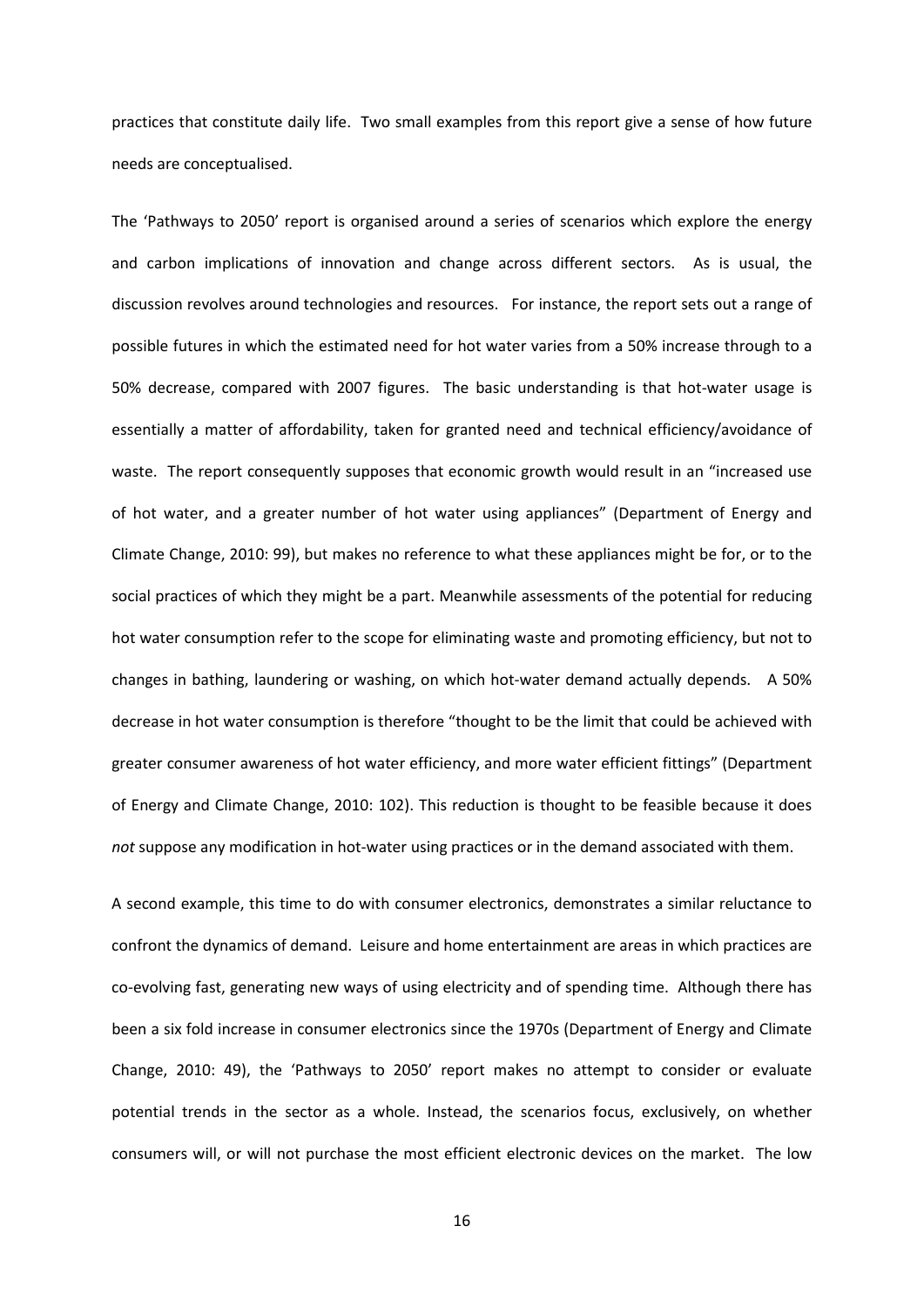demand scenario, consequently supposes that when 'replacing our consumer electronics and home computing products, we could adopt only the best practice products until 2050' (Department of Energy and Climate Change, 2010: 55).

It is difficult, and perhaps impossible, to predict how practices might change. By setting this issue aside, and by taking present practice as a benchmark the report's authors are, in theory, able to estimate the impact of technological innovation and of improvements in efficiency. Although this makes it possible to produce and compare scenarios, there is no getting away from the fact that the necessary assumption of stability – at the level of practice – is fundamentally flawed. This is not the only route to take. Since the 'Pathways to 2050' report is organised around a series of scenarios there is scope to consider and compare future trajectories in terms of practice. For example, a scenario method could be used to imagine some of the different ways in which consumer-electronicdependent-practices might develop.

We have not singled out the 'Pathways to 2050' report because it is in anyway unusual in failing to engage with the underlying dynamics of demand. Many other policy documents, including the International Energy Agency's 'Saving Energy in a Hurry' (Meier, 2005), updated in 2011 (Pasquier, 2011) proceed on exactly the same basis, comparing and evaluating methods of delivering the same services with fewer resources, and doing so without questioning the characteristics of the practices on which energy use depends.

Although energy is never used outside of some specific context or practice, the discursive strategy of treating it as if it was a meaningful topic in its own right underpins a raft of research and analysis. Across the board, the project of persuading individuals to meet current needs with fewer resources constitutes what seems to be a self-evidently sensible goal that can be safely pursued without fear of stirring up a hornets' nest of uncomfortable questions about the sustainability or otherwise of present constellations of practice.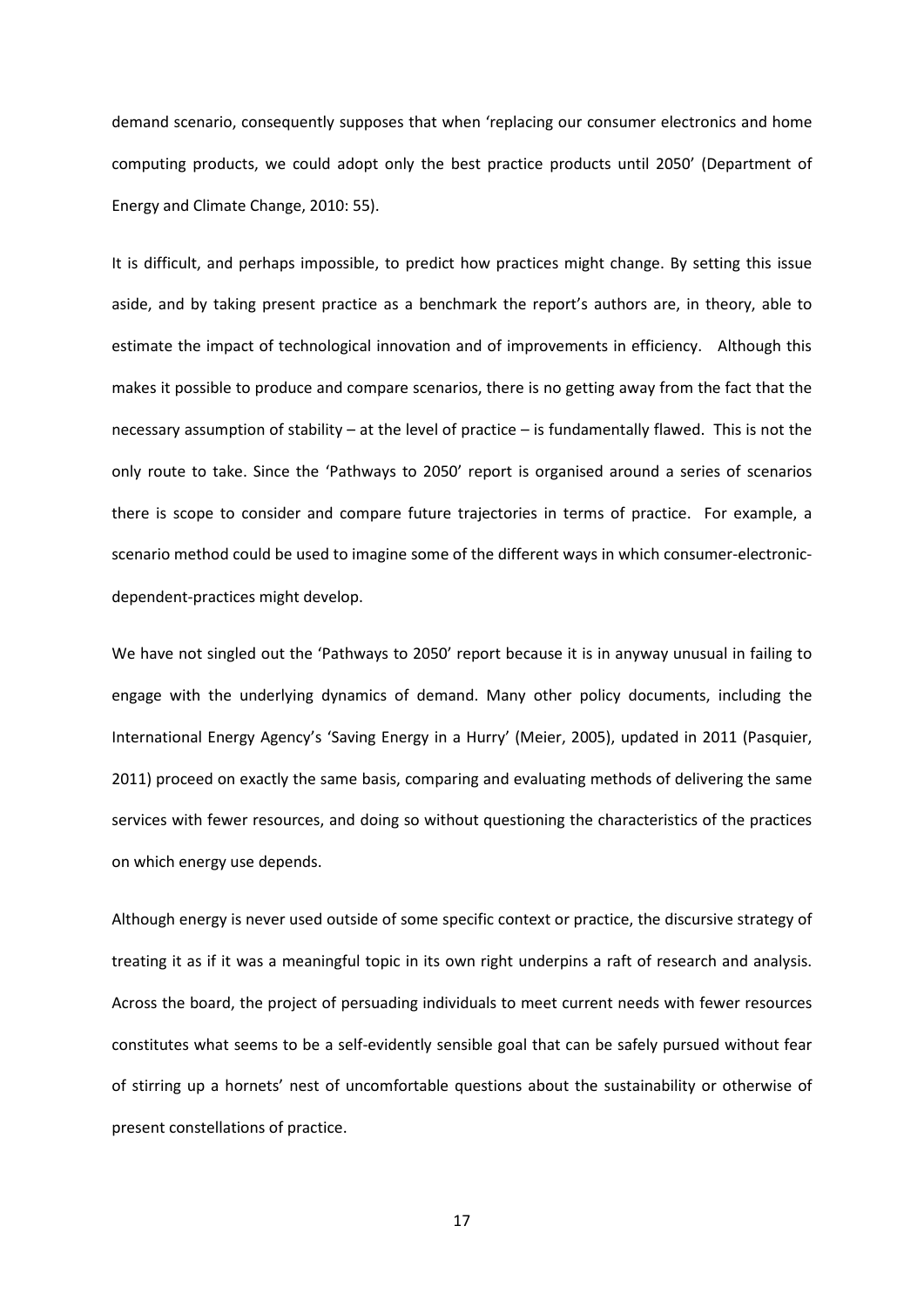On the other hand, it is important to recognise that policies that are designed to deliver similar services but with less energy are anything but "neutral". Like it or not, they play an important part in *reproducing* the status quo and in sustaining and legitimising contemporary material arrangements and practices. For those interested in long term sustainability, this is a major drawback.

Whilst there is some scope for technological innovation and increased efficiency it is clear that if climate change policy is to make a difference on the scale and at the rate required, it will have to engage more overtly, and more explicitly, with the bundles and constellations of practice on which energy demand depends. By implication any policy analysis that looks decades ahead needs to consider the dynamics of social practice and anticipate changes in what people do and hence in what energy is for. More than that, such analyses need to recognise that some such changes are already set in train and that future possibilities are to some extent prefigured by past and present policy and by the material arrangements and infrastructures associated with them. As mentioned above, designing policies and strategies around the status quo is itself an important intervention in the future dynamics of demand.

## *Reinstating the dynamics of demand*

Nye's recent book on blackouts (2010) provides a compelling picture of the extent and rate at which energy has become embedded in (and has transformed) what people do. As he explains, in the 1950s, a power cut would affect office work by affecting lighting and ventilation systems. People might have to go home at dusk but typing and filing would continue as normal. Today a power cut would bring much of what constitutes office activity to a sudden halt. This is just one example and Nye is of the view that large parts of the USA would quickly become uninhabitable if power supplies should fail for any length of time.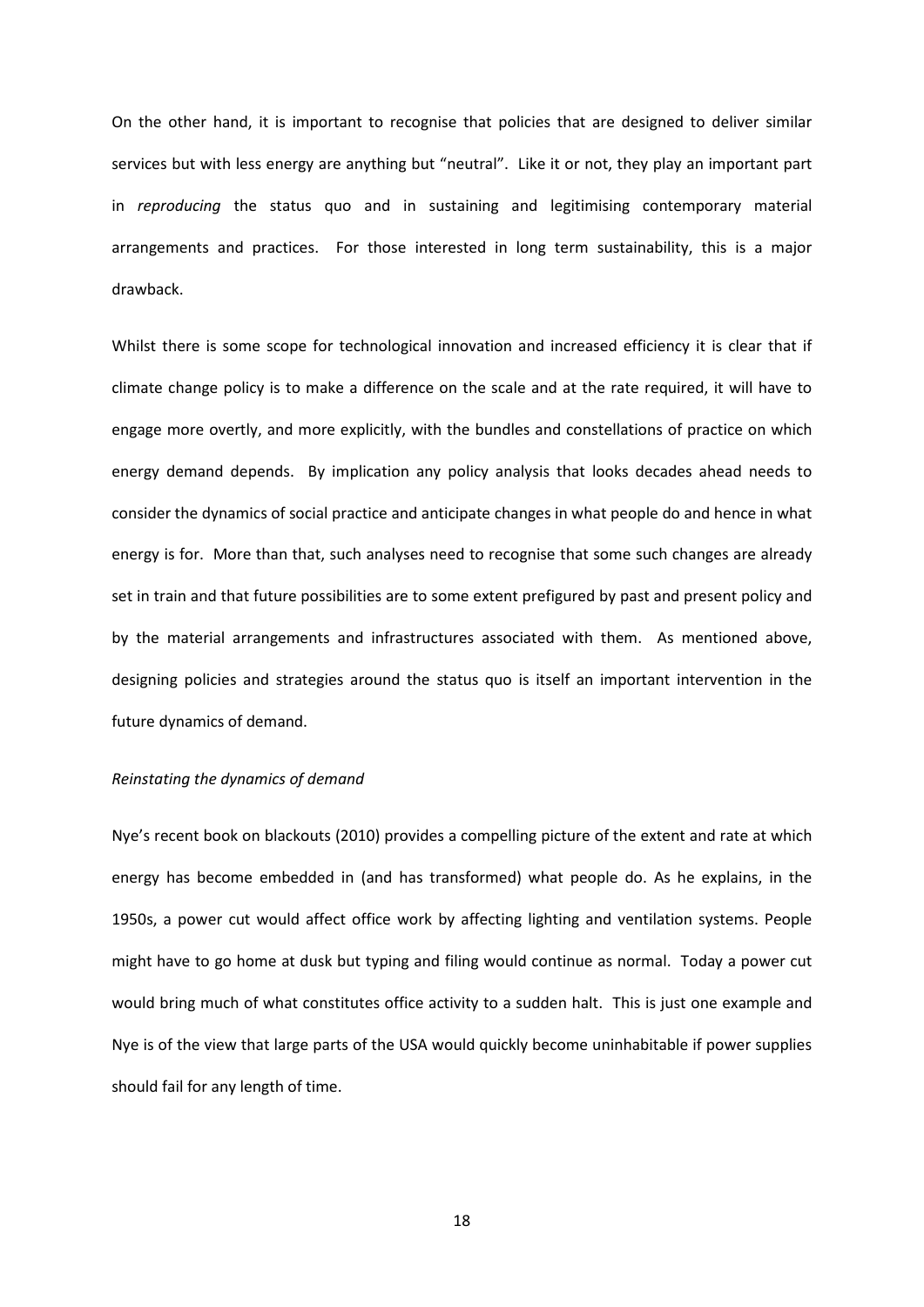The point is not just that societies are increasingly dependent on reliable supplies of electricity and oil in particular. For those interested in developing practice-oriented policy (Shove, 2012) there are two key questions arising from this example: first, how is it that such interconnected bundles and constellations of practices and material arrangements, including technologies of energy provision, distribution and consumption, have taken hold and, second, how might they change? The way to address these questions is not by focusing on how resources are managed and distributed or by discussing the politics and technologies of fuel and power in the abstract. As argued here, these patterns and arrangements are outcomes of what energy is for.

It therefore makes sense to start from this point, from the site of the social, and work back to discover the material arrangements amidst which contemporary practices occur, and which are partly constituted in and through these same practices. This is, in essence, a matter of positioning the practices on which energy demand depends as central topics of policy intervention and of analysis and debate. Whether they are aware of it or not, policy makers of all sorts – not only those who deal with energy – have a hand in prefiguring and sometimes modifying the range of practices that are reproduced in any one society, and the energy demands that follow. Jasanoff and Kim underline the political implications of this conclusion, contending that:

> New energy futures will need to reconfigure the physical deep structures of civilization—grids and pipelines, seashores and pastoral landscapes, and suburbs and cities—that were shaped by the energy choices of the past. Equally, we argue here, radical changes in the fuel supply are likely to transform social infrastructures, changing established patterns of life and work and allocating benefits and burdens differently from before. Accordingly analysts should pay greater attention to the social dimensions of energy transitions, complementing more conventional analyses of economic and engineering issues (Jasanoff and Kim, 2013).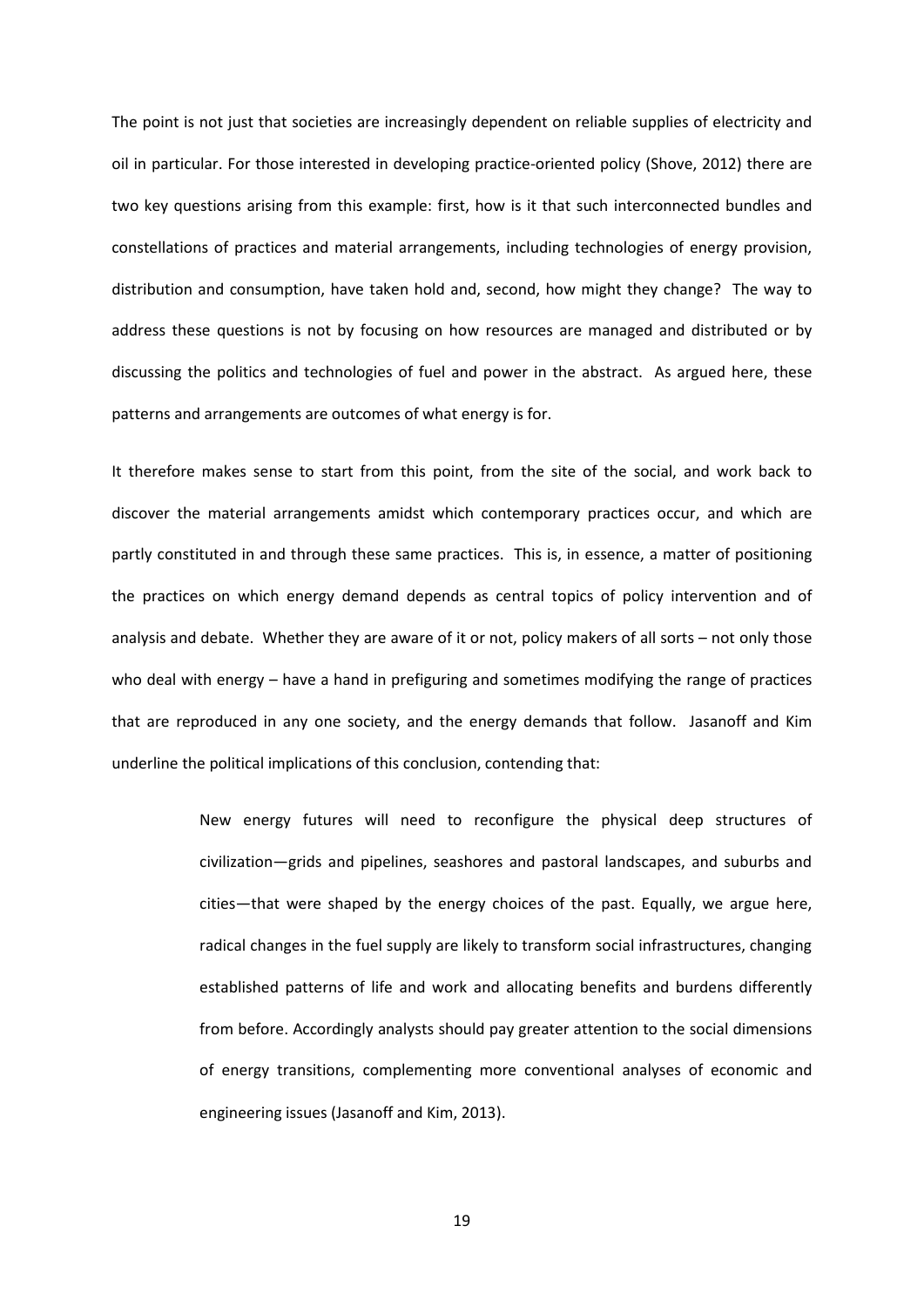To this we add the very important point that 'social dimensions of energy transitions' only exist, and only have meaning through and as part of the reproduction of specific social practices, hence our persistent emphasis on the need to consider the changing forms of 'work' that material arrangements, including flows of matter and energy enable us to do.

In combination these observations point to a distinctive agenda for future research, some of which will be undertaken by DEMAND, a new RCUK funded Centre focusing on the dynamics of energy, mobility and demand. $<sup>1</sup>$  The Centre's research programme revolves around three key propositions.</sup> First, that energy is used not for its own sake but as part of accomplishing social practices. Energy demand is consequently dynamic, social, cultural, political and historical: it is bound up with the temporal rhythm of society and with what people do. Second, energy demand is profoundly shaped by material arrangements. In a very literal sense demand and the means to consume constitute each other. These means encompass grids, power stations, road and rail networks through to the multitude of devices with which end-users engage (computers, heating systems, cars etc.). Third, these are all implicated in the ongoing reproduction of practice, and of bundles and constellations of practice that define what energy is for. From this it follows that in so far as policy has an impact on energy use, it does so in, through, and by means of modifying or transforming material arrangements, practices and social orders.

These lines of enquiry are rooted in a theoretical approach which takes social practices, including extensive complexes of social practice, ordered across space and time, to be the central unit of analysis. As described above, much existing research including other articles in this special issue, and many policy studies are grounded in different genres of social theory. In many cases, energy supply and demand are conceptualised as outcomes of what are taken to be somewhat independent social, technical, political or economic systems.

As one might expect, different paradigms matter for the way in which questions are framed, and for how energy demand is understood. They also matter for the types of policy intervention proposed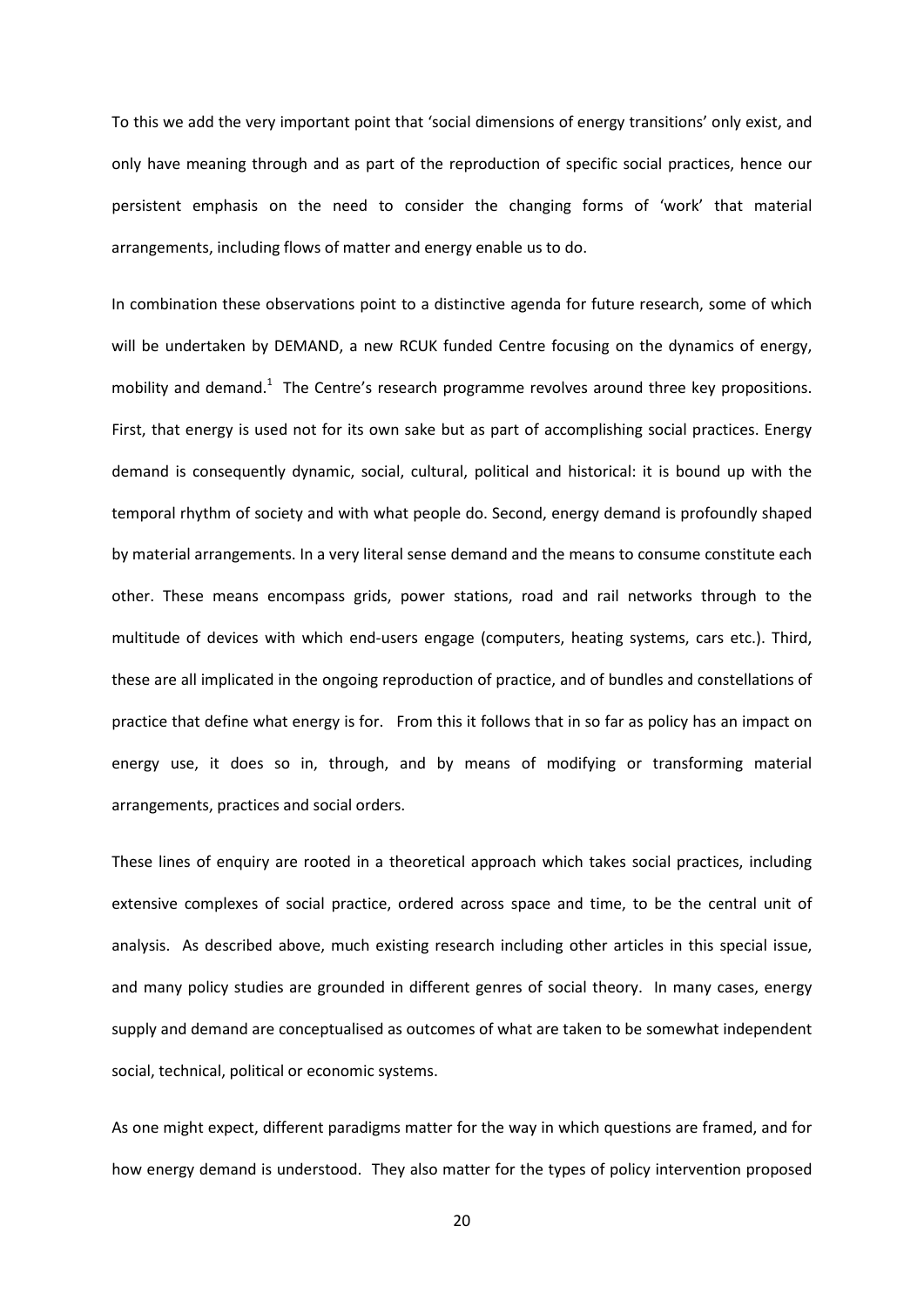in response to major challenges, including those of radically reducing  $CO<sub>2</sub>$  emissions. In this paper we have suggested that in treating energy as a topic in its own right, and in disregarding the extent to which energy demand is embedded in social practice, conventional approaches have the unintended consequence of reproducing contemporary forms of "normal" practice. As such they are incapable of engaging with, let alone debating and promoting change on the scale required. Likewise, in losing sight of basic questions about what energy is for, many social and political theories take the significance of resource management for granted. As a result, the politics and economics of supply are discussed aside from an understanding of the underlying dynamics of demand. In conclusion, we argue for reinstating fundamental questions about what energy is for in research and in policy; we suggest that such a move depends on recognising energy as an ingredient of practice, and we contend that reframing the energy "problem" in these terms is as important for social theory as it is for climate change and sustainability.

# **Note**

1. DEMAND Centre Award No: EP/K011723/1. For more details, see [www.demand.ac.uk](http://www.demand.ac.uk/)

## **Acknowledgement**

This work was supported by the Engineering and Physical Sciences Research Council (grant number EP/K011723/1) as part of the RCUK Energy Programme and by EDF as part of the R&D ECLEER Programme.

# **References**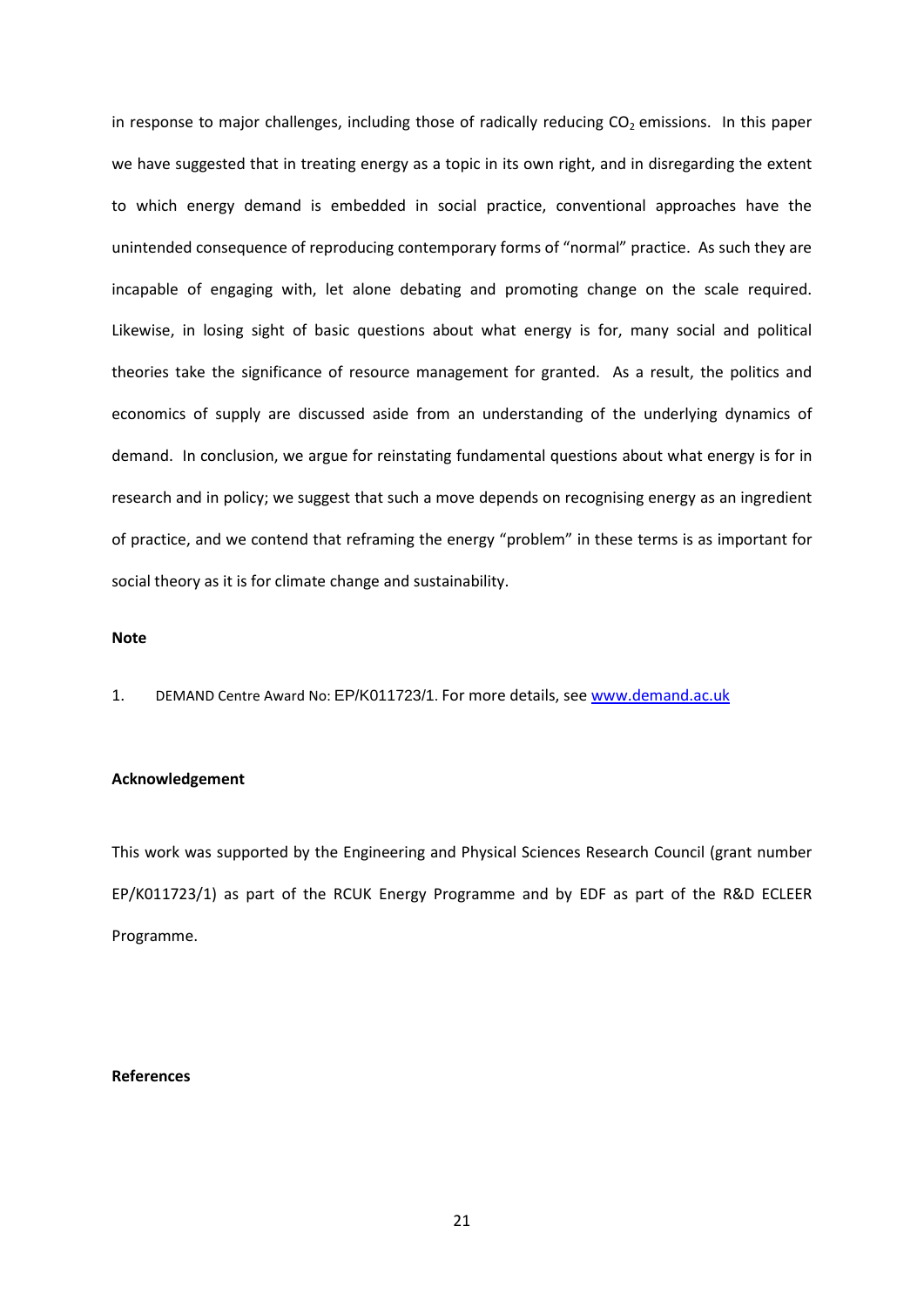Allwood, J., Ashby, M., Gutowski, T. and Worrell, E. (2013) 'Material efficiency: providing material services with less material production'. Philisophical Transactions of the Royal Society A 371(1986) doi: 10.1098/rsta.2012.0496

Bartoletto, S. and del Mar Rubio Varas, M. (2008) 'Energy transition and CO2 emissions in Southern Europe: Italy and Spain (1861-2000)'. Global Environment 2: 47–81.

Department of Energy and Climate Change (2010) 2050 Pathway Analysis. London: HMSO.

Elzen, B., Geels, F. W. and Green, K. (eds.) (2004) System innovation and the transition to sustainability : theory, evidence and policy*.* Cheltenham: Edward Elgar.

Fouquet, R. & Pearson, P. J. G. (1998) 'A Thousand Years of Energy Use in the United Kingdom'. Energy Journal 19(4): 1-41.

Geels, F. (2002) 'Technological transitions as evolutionary reconfiguration processes: A multi-level perspective and a case-study'. Research Policy 31(8-9)**:** 1257-1274.

Giddens, A. (1994) The Constitution of Society. Cambridge: Polity Press.

Gram-Hanssen, K. (2010) 'Standby consumption in households analysed with a practice theory approach'. Journal of Industrial Ecology 14(1)**:** 150-165.

Gram-Hanssen, K. (2011) 'Understanding change and continuity in residential energy consumption'. Journal of Consumer Culture 11(1)**:** 61-78.

Hargreaves, T. (2011) 'Practice-ing behaviour change: Applying social practice theory to proenvironmental behaviour change.' Journal of Consumer Culture 11(1)**:** 79-99.

Harvey, M. & Mcmeekin, A. (2010) 'Political Shaping Of Transitions To Biofuels In Europe,Brazil And The USA'. Centre for Research in Economic Sociology and Innovation (CRESI), Working Paper 2010- 02, University of Essex: Colchester.

Hughes, T. (1983) Networks of Power: Electrification in Western Society, 1880-1930. Baltimore MD: John Hopkins University Press.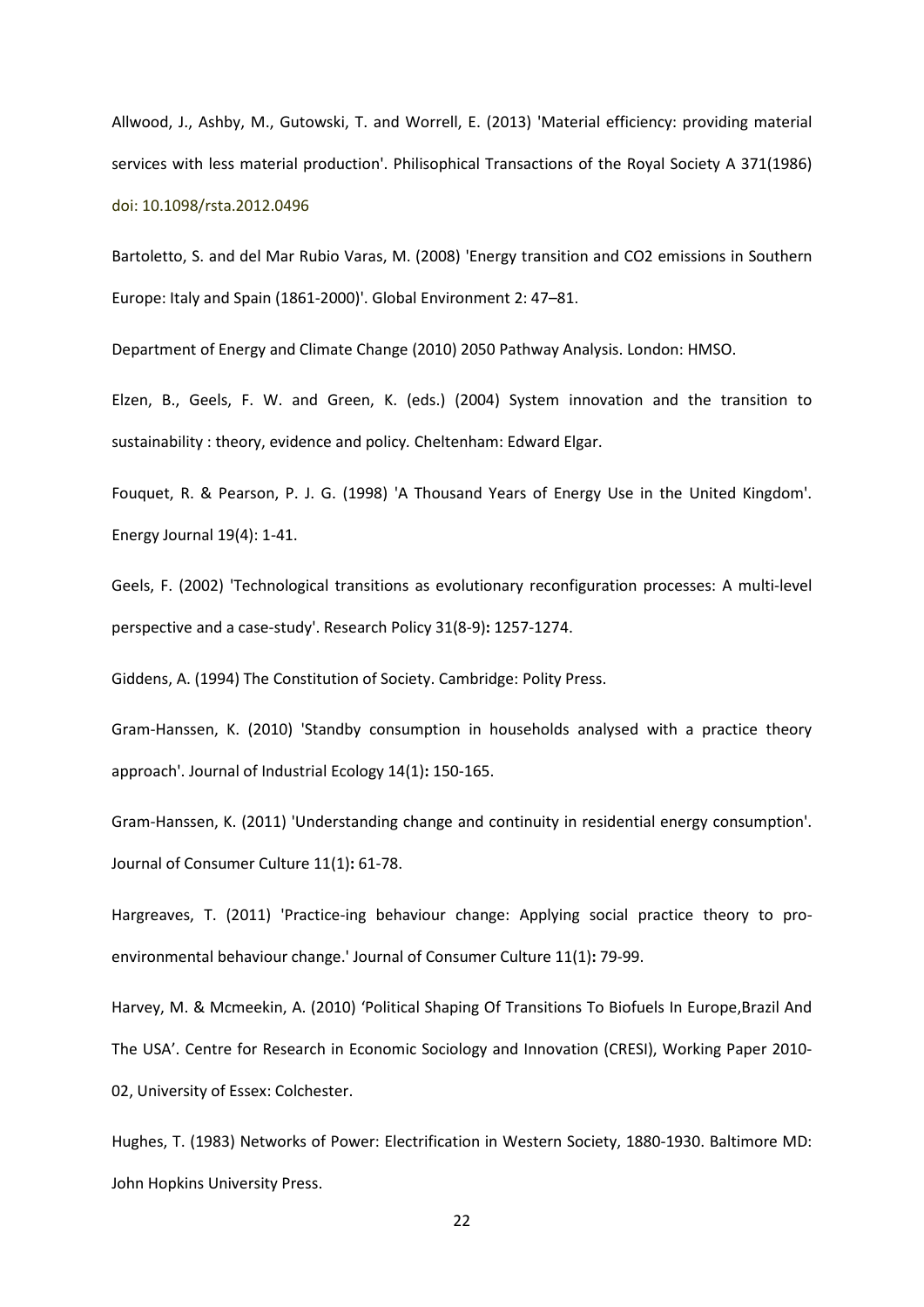Jasanoff, S. and Kim, S.H. (2013) 'Sociotechnical Imaginaries and National Energy Policies'. Science as Culture 22(2)**:** 189-196.

Latour, B. (1992). 'Where are the missing masses? The sociology of a few mundane artefacts' in Bijker, W. and Law, J. (eds.) Shaping Technology/Building Society: Studies in Sociotechnical Change*.* Cambridge, Mass.: MIT Press.

Mackay, D. J. C. (2009) Sustainable Energy: Without the Hot Air*.* Cambridge: Uit Cambridge Limited.

Meier, A. (2005) Saving Electricity in a Hurry. Paris: OECD/IEA.

Moellers, N. and Zachmann, K. (2012) Past and Present Energy Societies: How Energy Connects Politics, Technologies and Cultures*.* New Brunswick: Transaction Pubishers.

Mumford, L. (1967) Technics and human development*.* New York, N.Y.: Harcourt Brace Jovanovich.

Nye, D. E. (1999) Consuming power: a social history of American energies*.* Cambridge, Mass: MIT Press.

Nye, D. E. (2010) When the lights went out : a history of blackouts in America*.* Cambridge, MA: MIT Press.

Parkhill, K., Demski, C., Butler, C., Spence, A. & Pidgeon, N. (2013) Transforming the UK Energy System: Public Values, Attitudes and Acceptability - Synthesis Report. London: UKERC.

Pasquier, S. (2011) Saving Energy in a Hurry II. Paris: OECD/IEA.

Rosa, E. A., Machlis, G. E. & Keating, K. M. (1988) 'Energy and Society'. Annual Review of Sociology 14**:** 149-172.

Schatzki, T. R. (1996) Social practices : a Wittgensteinian approach to human activity and the social*.*  Cambridge: Cambridge University Press.

Schatzki, T. R. (2002) The site of the social : a philosophical account of the constitution of social life and change*.* University Park, PA.: Pennsylvania State University Press.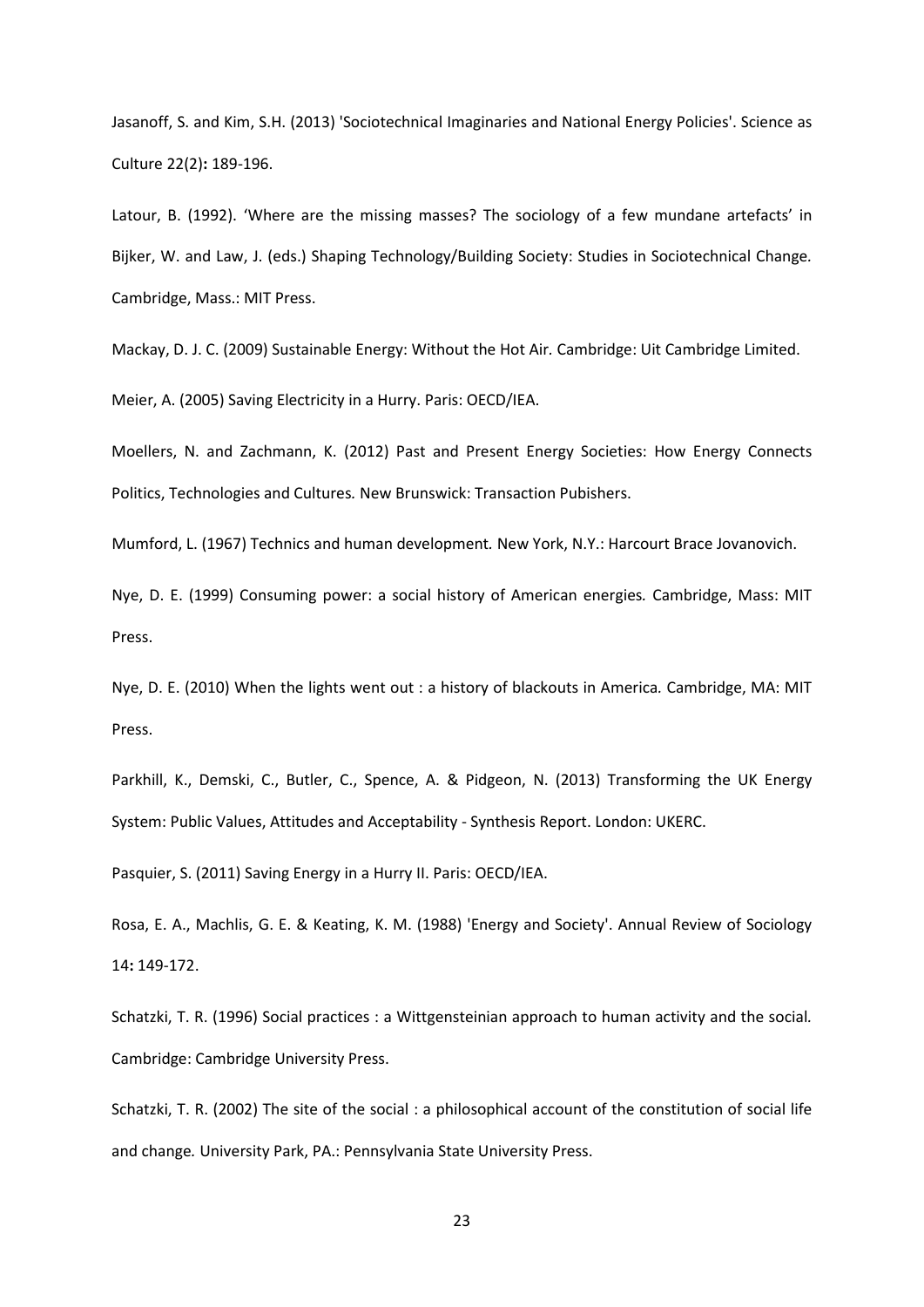Schatzki, T.R. (2006) 'On organizations as they happen'. Organization Studies 27(12): 1863-1873.

Schatzki, T.R. (2009) 'Timespace and the Organization of Social Life' in Shove, E, Trentmann, F. and Wilk, R. (eds.) Time, consumption and everyday life*.* Oxford: Berg.

Schatzki, T. R. (2010) 'Materiality and Social Life'. Nature and Culture 5(2)**:** 123-149.

Schatzki, T.R. (2011) 'Where the Action Is - On Large Social Phenomena Such as Sociotechnical Regimes' *Sustainable Practices Research Group Working paper 1.* Manchester: University of Manchester.

Schatzki, T. R., Knorr-Cetina, K. and Savigny, E. (eds.) (2001) The practice turn in contemporary theory*.* London: Routledge.

Shove, E. (2012) 'Putting practice into policy: reconfiguring questions of consumption and climate change'. Contemporary Social Science**:** 1-15. DOI**:**10.1080/21582041.2012.692484

Shove, E., Pantzar, M. and Watson, M. (2012) The Dynamics of Social Practice: Everyday Life and How it Changes. London: Sage.

Sørensen, B. (2012) A History of Energy: Northern Europe from the Stone Age to the Present Day*.*  Abingdon: Earthscan.

Urry, J. (2010) 'Consuming the Planet to Excess.' Theory, Culture & Society 27(2-3): 191-212.

Urry, J. (2013) Societies beyond oil : oil dregs and social futures*.* London: Zed Books.

Verbong, G. and Loorbach, D. (2012) Governing the Energy Transition: Reality, Illusion Or Necessity? London: Taylor & Francis.

Verbong, G. P. J. and Geels, F. W. (2010) 'Exploring sustainability transitions in the electricity sector with socio-technical pathways'. Technological Forecasting and Social Change 77(8)**:** 1214-1221.

Warde, A. (2005) 'Consumption and Theories of Practice'. Journal of Consumer Culture 5(2)**:** 131- 153.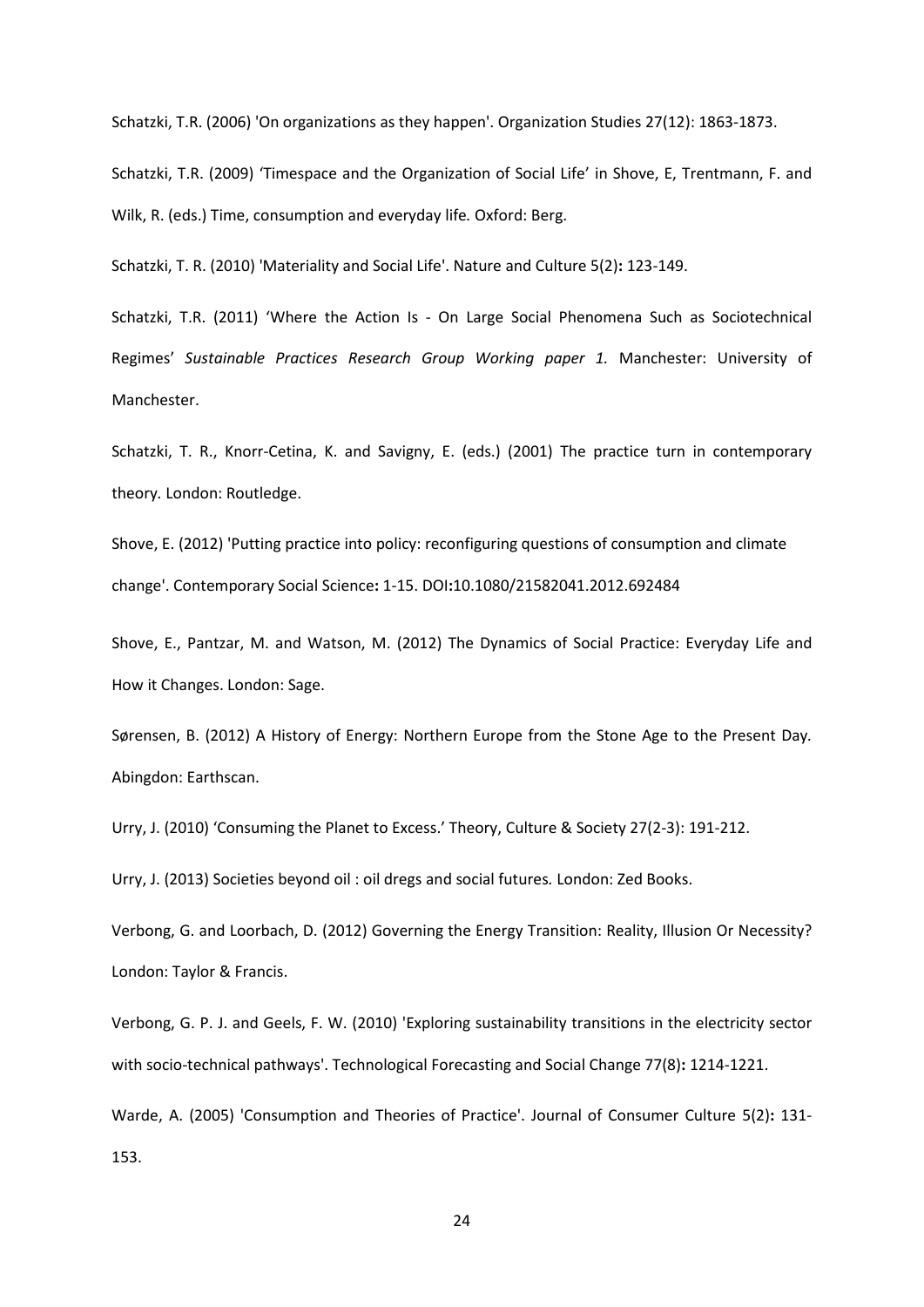White, L. A. (1943) 'Energy and the Evolution of Culture'. American Anthropologist 45(3)**:** 335-356.